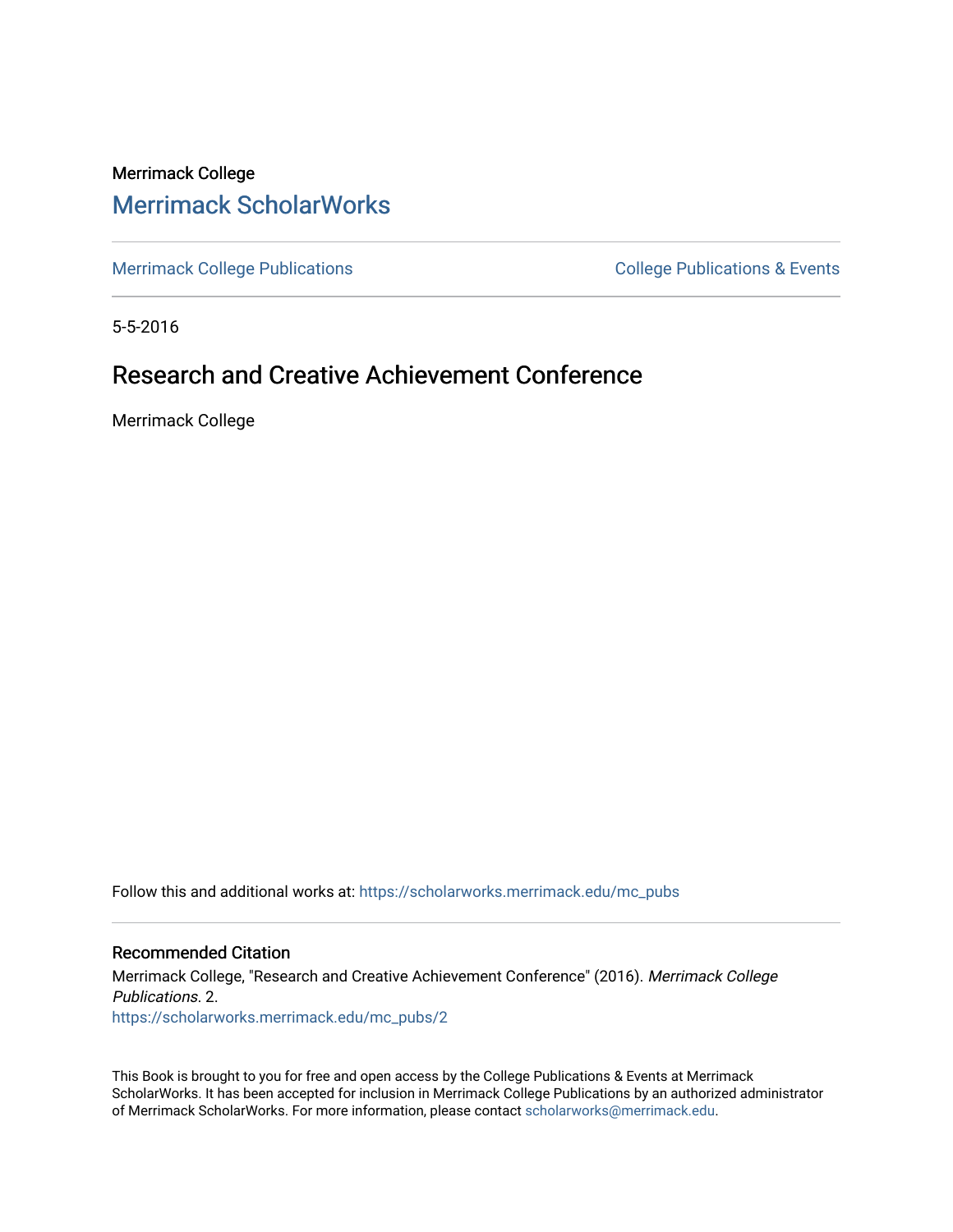

# merrimack college research and creative achievement conference **thursday, may 5, 2016**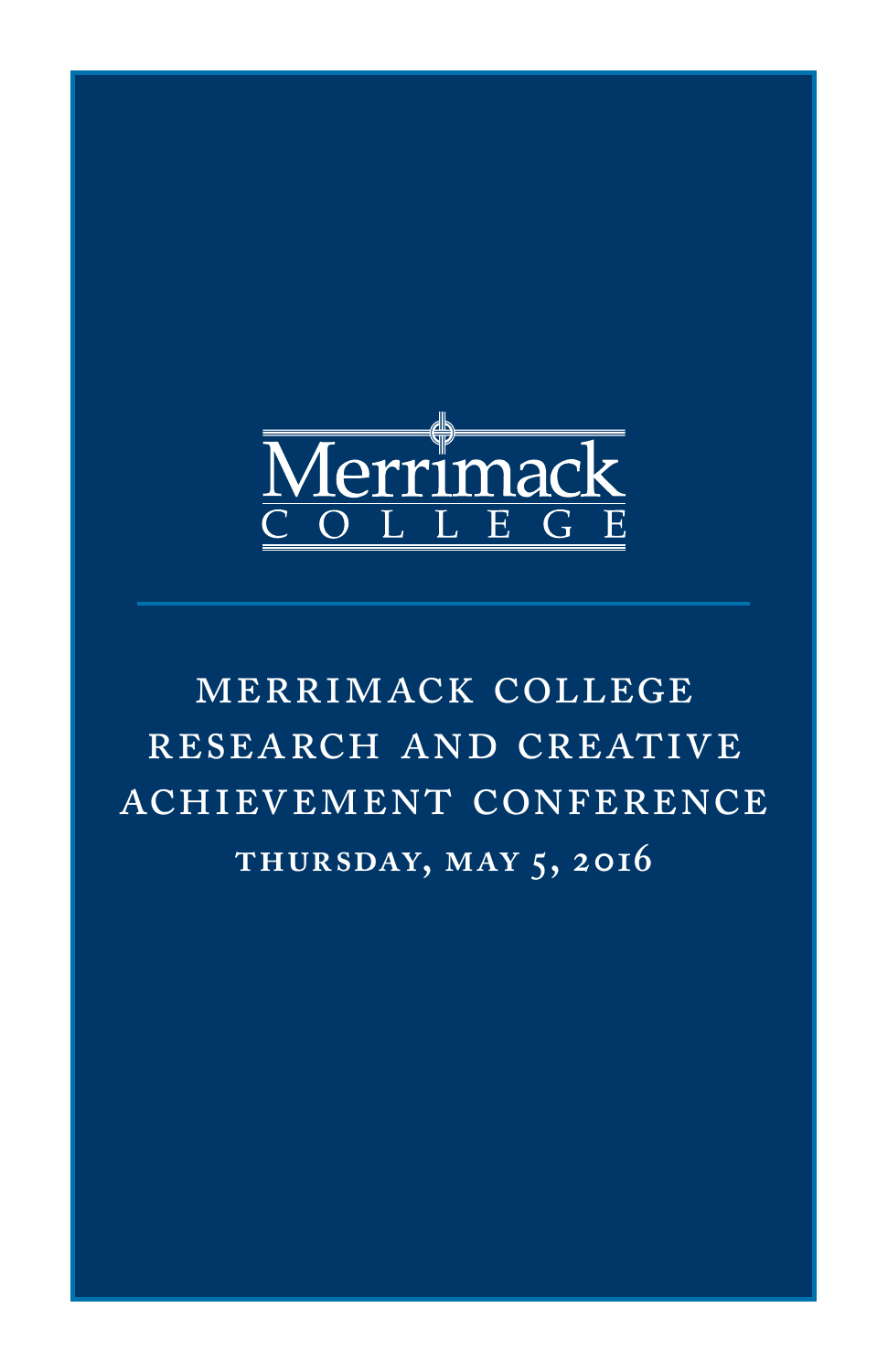Merrimack College Research and Creative Achievement Conference

## **THURSDAY, MAY 5, 2016**

 **3-5 p.m.**

**MERRIMACK ATHLETICS COMPLEX VOLPE ARENA AND THE BLUE LINE CLUB**

## **CONFERENCE ORGANIZER:**

**michael j. stroud**

## **CONFERENCE PLANNING COMMITTEE:**

**brittnie aiello**

#### **christopher stuetzle**

**cynthia mcgowan**

**krista mcqueeney**

**laura hsu**

*ZACHARY KISSEL* 

**jacob turner**

**kerry johnson**

**laura hall-seelig**

**patricia sendall**

**jane parent**

**katelyn kurkul**

**kathryn nielsen**

**lisa cavallaro**

**allan weatherwax**

**debra simone**

## **table of contents**

| iMOVIE PRESENTATIONS 30         |  |
|---------------------------------|--|
| VIDEO AND ORAL PRESENTATIONS 36 |  |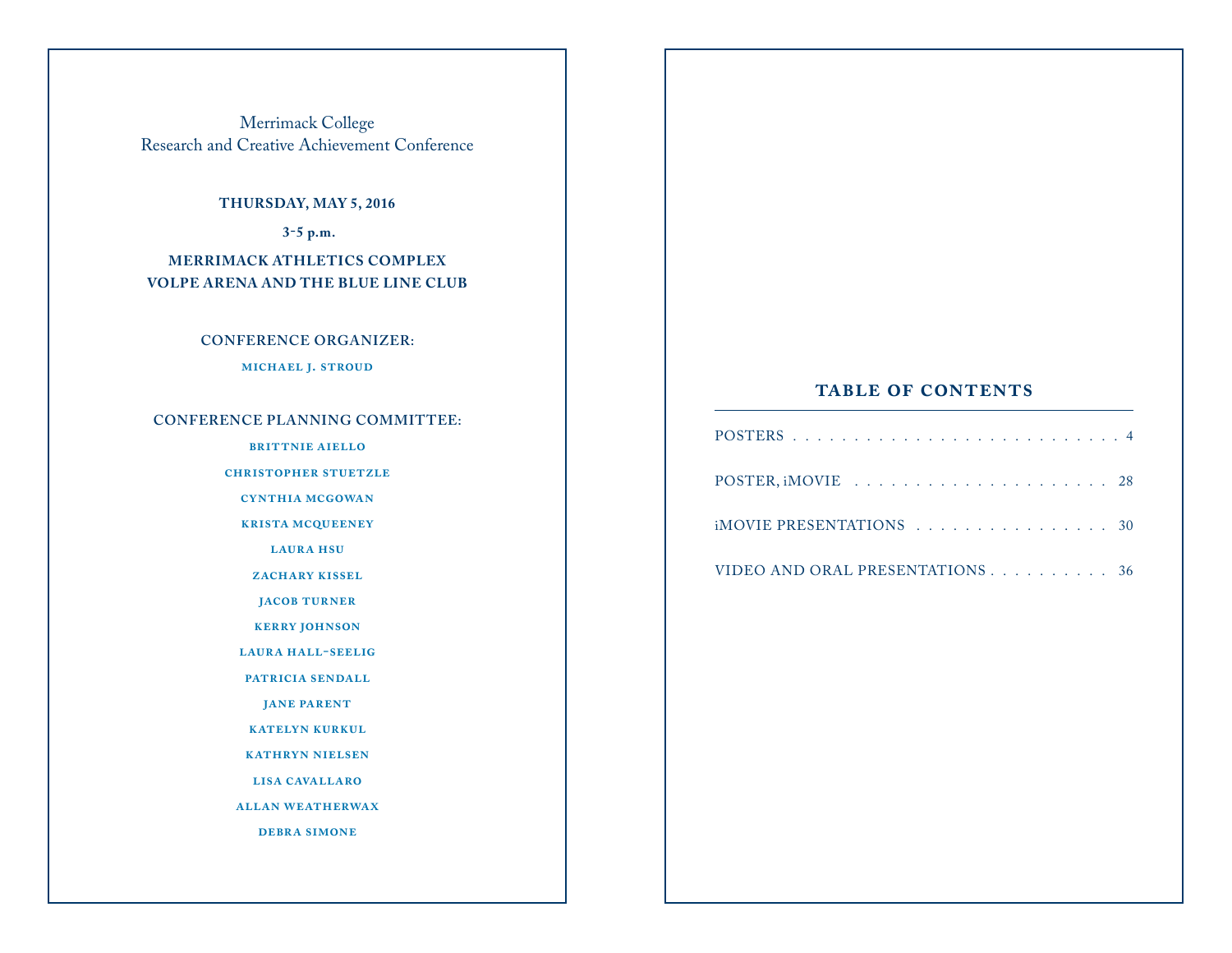## **POSTERS**

#### **megan ackerman**

Equity & Access: Persons with mental health issues *Instructor: Laura Hsu Class Affiliation: EDU 2130 Department: Education*

#### **andrea ahearn**

Using ipads in the classroom: An evidence based practice? *Instructor: Katelyn Kurkul Class Affiliation: HDE 2000W Department: Human Development*

#### **amanda alcox**

Equity & Access: Persons with physical disabilities *Instructor: Laura Hsu Class Affiliation: EDU 2130 Department: Education*

**ibrahim alhelali** Lawrence General Hospital *Instructor: Kevin Finn Class Affiliation: HSC 4850 Department: Health Sciences*

#### **sakar almutairi** Rheumatic Heart Disease

*Instructor: Kevin Finn Class Affiliation: HSC 4850 Department: Health Sciences*

**yaser alsinnari**

Lawrence General Hospital *Instructor: Kevin Finn Class Affiliation: HSC 4850 Department: Health Sciences*

**my'asia alston** The Effect of Distractions on Test Taking Ability *Instructor: Allison Seitchik Class Affiliation: PSY 1100W-A Department: Psychology*

#### **nicole amalfitano**

Equity & Access: LGBTQQIA *Instructor: Laura Hsu Class Affiliation: EDU 2130 Department: Education*

#### **tawayne anderson**

Equity & Access: Prison populations *Instructor: Laura Hsu Class Affiliation: EDU 2130 Department: Education*

#### **tawayne anderson**

Motivation strategies for coaches: Evidence based practices? *Instructor: Katelyn Kurkul Class Affiliation: HDE 2000W Department: Human Development*

**taylor anderson**

Hunger in Massachusetts & The Open Door *Instructor: Kevin Finn Class Affiliation: HSC 4850 Department: Health Sciences*

#### **andria augar**

Testing the Effects of Anti-bacterial Hand Soap on E . Coli *Instructor: Jimmy Franco Class Affiliation: CHM 2220 Department: Chemistry*

**marisa auger**

Bringing Responsible Consumerism to the College Campus *Honors Project Instructor: Sean Condon Class Affiliation: HON 4002 Department: Honors Program*

**brian ayotte** Identifing Inhibitors

for Histoplasmosis *Instructor: Jimmy Franco Class Affiliation: CHM 4920 Department: Chemistry*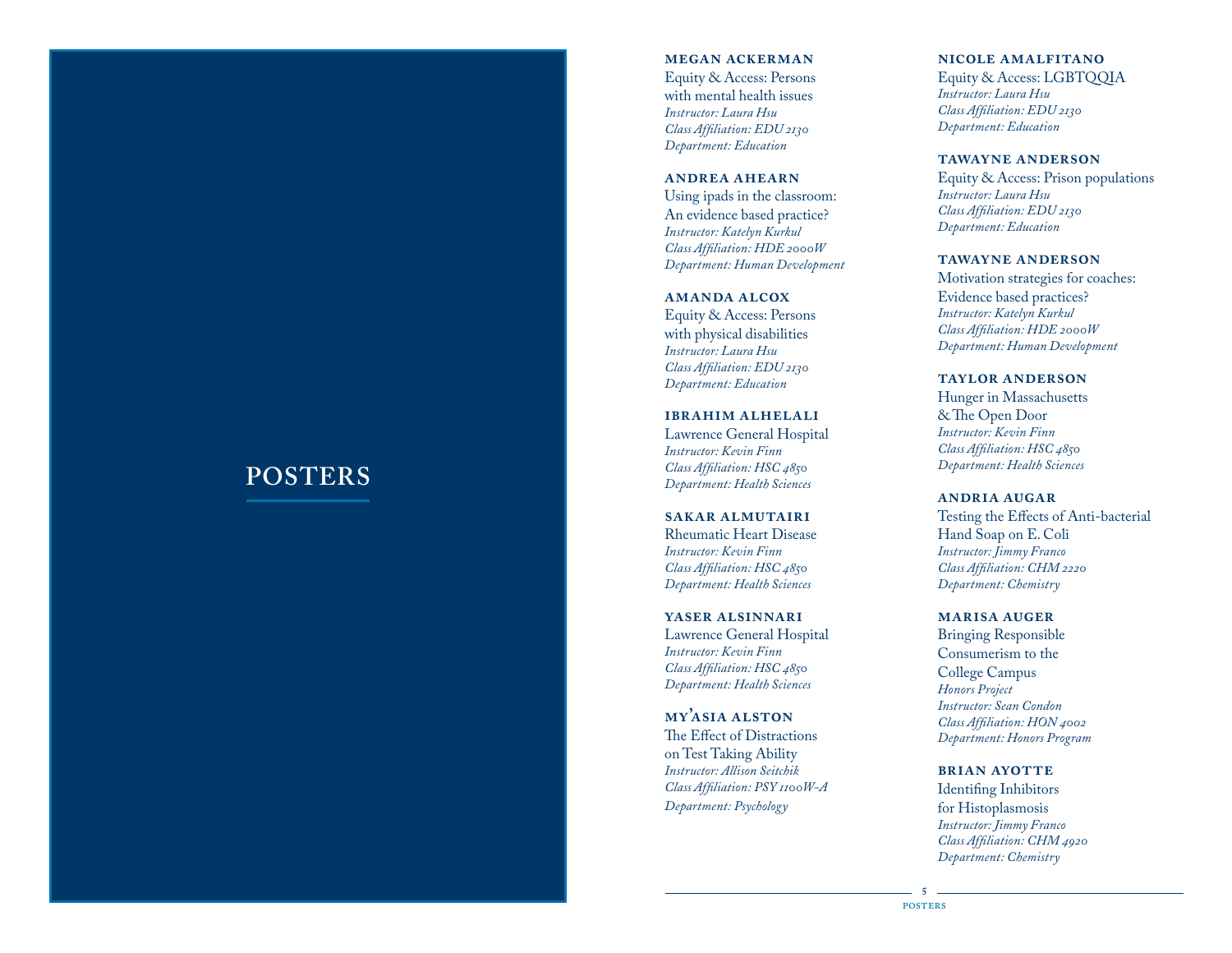## **saleh barayan**

Lawrence General Hospital *Instructor: Kevin Finn Class Affiliation: HSC 4850 Department: Health Sciences*

## **dalton barrucci**

Cellular Automata Simulation of World Democratization *Instructor: Christopher Stuetzle Class Affiliation: CSC 4910 Department: Computer Science*

#### **anthony barry**

Building an Adaptable Training Model *Instructor: Kevin Finn Class Affiliation: HSC 4850 Department: Health Sciences*

#### **jillian batista**

Evidence based practices in physical education *Instructor: Katelyn Kurkul Class Affiliation: HDE 2000W Department: Human Development*

#### **melissa bennett**

Equity & Access: Women's issues and rights *Instructor: Laura Hsu Class Affiliation: EDU 2130 Department: Education*

#### **kellie bent**

Affective filter hypothesis: An evidence based practice? *Instructor: Katelyn Kurkul Class Affiliation: HDE 2000W Department: Human Development*

#### **william bernard**

Merrimack Sustainability Audit *Instructor: Angeliki Rigos Class Affiliation: ESS 3450 Department: Environmental Studies and Sustainability*

#### **cristina bertolez**

Whole Genome Annotation of Three New Mycobacteriophage: Heliosoles, Lokk & BobSwaget *Instructor: Janine LeBlanc-Straceski Class Affiliation: BIO 2018 Department: Biology*

## **victoria bethoney**

Peer assisted learning: An evidence based practice? *Instructor: Katelyn Kurkul Class Affiliation: HDE 2000W Department: Human Development*

#### **samuel bitzer**

Was Meursault's Killing of the Arab a Hate Crime? *Instructor: George Heffernan Class Affiliation: PHL 1000H-B Department: Philosophy*

## **lindsay bjorkman**

Equity & Access: Persons with physical disabilities *Instructor: Laura Hsu Class Affiliation: EDU 2130 Department: Education*

## **amanda boudoir**

L,D transpeptidase Inhibitors *Instructor: Jimmy Franco Class Affiliation: CHM 4800 Department: Chemistry*

#### **jessica bradley**

The Effect of the Color Red and Attractiveness on Punishment *Instructor: Allison Seitchik Class Affiliation: PSY 1100W-A Department: Psychology*

#### **kayla breton**

Occupational Therapy in Varied Settings *Instructor: Kevin Finn Class Affiliation: HSC 4855 Department: Health Sciences*

#### **justin brewster**

Growth Kinetics of ZnS Nanoparticles *Instructor: Stephen Theberge Class Affiliation: CHM 4910/4920 Department: Chemistry* 

## **shelagh brice**

The Impact of Community Garden Programs on Academic Achievement *Honors Project Instructor: Sean Condon Class Affiliation: HON 4003 Department: Honors Program*

#### **vanessa broni**

Equity & Access: Prison populations *Instructor: Laura Hsu Class Affiliation: EDU 2130 Department: Education*

#### **meghan brophy**

Making the Healthy Choice the Easy Choice *Instructor: Kevin Finn Class Affiliation: HSC 4850 Department: Health Sciences*

#### **melissa browne**

Strategies for English Language Learners: Evidence based practices? *Instructor: Katelyn Kurkul Class Affiliation: HDE 2000W Department: Human Development*

#### **aaron bryant**

Community based acute treatment: An evidence based practice? *Instructor: Katelyn Kurkul Class Affiliation: HDE 2000W Department: Human Development*

## **jolene buczala**

Was Meursault's Killing of the Arab a Hate Crime? *Instructor: George Heffernan Class Affiliation: PHL 1000H-B Department: Philosophy*

## **ariana bueno**

The Effects of Competition on Hand-Eyed Coordination in Athletes and Non-Athletes *Instructor: Allison Seitchik Class Affiliation: SY 1100W-B Department: Psychology*

## **brianna butler**

LUSH Fresh Handmade Cosmetics *Instructor: Patricia Clarke Class Affiliation: MKT 3320A Department: Marketing*

#### **taquina cachimuel**

Equity & Access: Women's issues and rights *Instructor: Laura Hsu Class Affiliation: EDU 2130 Department: Education*

#### **laura cahill**

Development of the Warriors' Wellness Program *Instructor: Traci Alberti Class Affiliation: Directed Study Department: Visual and Performing Arts*

#### **riley calzonetti**

Tim Hortons Entering Europe: Expansion Into Norway *Instructor: Patricia Clarke Class Affiliation: MKT 3320A Department: Marketing*

#### **madison cammarata**

Equity & Access: Immigrant populations *Instructor: Laura Hsu Class Affiliation: EDU 2130 Department: Education*

#### **lauren campbell**

Was Meursault's Killing of the Arab a Hate Crime? *Instructor: George Heffernan Class Affiliation: PHL 1000H-B Department: Philosophy*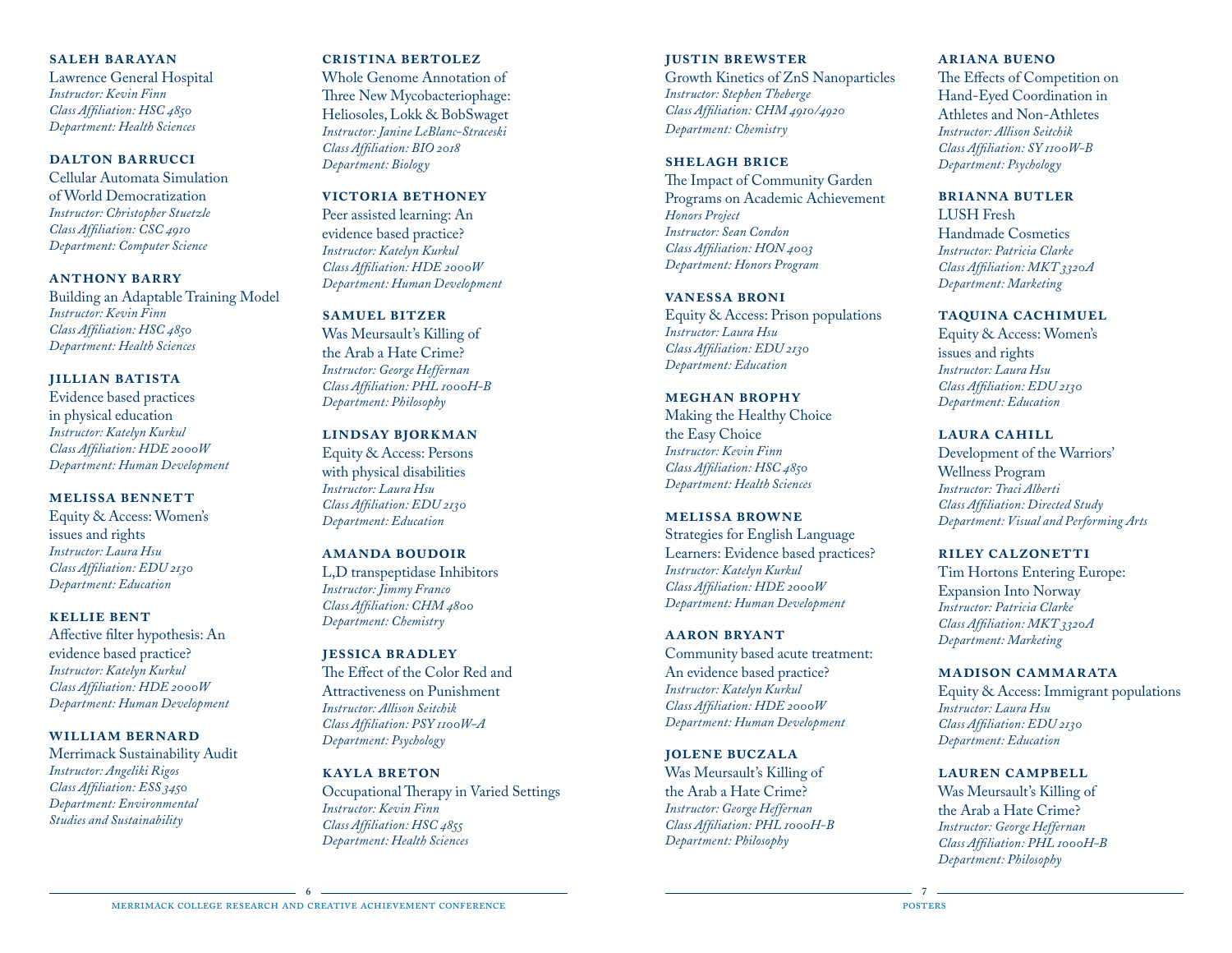## **lauren campbell**

Equity & Access: Prison populations *Instructor: Laura Hsu Class Affiliation: EDU 2130 Department: Education*

## **erika campbell**

Return to Normal Walking Gait *Instructor: Kevin Finn Class Affiliation: HSC 4850 Department: Health Sciences*

## **victoria carter**

Equity & Access: Women's issues and rights *Instructor: Laura Hsu Class Affiliation: EDU 2130 Department: Education*

## **julie casallas**

Equity & Access: Environmental "just sustainability" *Instructor: Laura Hsu Class Affiliation: EDU 2130 Department: Education*

## **tim cashman**

Creating Artificial Muscles from Nylon Fishing Line *Instructor: John A. Gallagher Class Affiliation: MEN 5060 Department: Mechanical Engineering*

## **denise castillo**

College Students' Perceptions of Police Use of Force: Does Suspect Race Matter? *Instructor: Alicia Malone Class Affiliation: CRM 7005G Department: Criminology*

## **justina catarino**

The Effect of Distractions on Test Taking Ability *Instructor: Allison Seitchik Class Affiliation: PSY 1100W-A Department: Psychology*

## **jesica chaya**

Using Social Justice to Bring content in a Math Classroom to Life *Honors Project Instructor: Sean Condon Class Affiliation: HON 4004 Department: Honors Program*

## **caroline clinton**

Differentiation techniques: Evidence based practices *Instructor: Katelyn Kurkul Class Affiliation: HDE 2000W Department: Human Development*

## **jennifer cobuccio**

Frazier free Water Protocol: An evidence based practice? *Instructor: Katelyn Kurkul Class Affiliation: HDE 2000W Department: Human Development*

## **tyler coggeshall**

After school programs for at-risk youth: An evidence based practice *Instructor: Katelyn Kurkul Class Affiliation: HDE 2000W Department: Human Development*

## **christopher comeau**

Creating Artificial Muscles from Nylon Fishing Line *Instructor: John A. Gallagher Class Affiliation: CHM 4800 Department: Mechanical Engineering*

## **christopher comeau**

Investigation of Additives on Material Properties of the Concrete Canoe *Instructor: Angeliki Rigos Class Affiliation: CHM 4800 Department: Chemistry*

## **shannon connolly**

Was Meursault's Killing of the Arab a Hate Crime? *Instructor: George Heffernan Class Affiliation: PHL 1000H-B Department: Philosophy*

## **shannon connolly**

Phage Heliosoles: pH and the Efficiency of Bacteriophage Infection *Instructor: Janine LeBlanc-Straceski Class Affiliation: BIO 1027L Department: Biology*

## **hannah corio**

Cognitive behavioral therapy: An evidence based practice? *Instructor: Katelyn Kurkul Class Affiliation: HDE 2000W Department: Human Development*

## **ashlee cormier**

Color Paper vs. Test Performance *Instructor: Allison Seitchik Class Affiliation: PSY 1100W-B Department: Psychology*

## **jaime cortes**

Tim Hortons Entering Europe:Expansion Into Norway *Instructor: Patricia Clarke Class Affiliation: MKT 3320A Department: Marketing*

## **christopher crawley**

Was Meursault's Killing of the Arab a Hate Crime? *Instructor: George Heffernan Class Affiliation: PHL 1000H-B Department: Philosophy*

## **madison creighton**

Investigating the Biochemical Mechanism of Action of a Novel Mitochondria-Targeted Anticancer Agent *Instructor: Josephine Modica-Napolitano Class Affiliation: BIO 4092 Department: Biology*

## **jian cui**

Math Skills Testing Software System *Instructor: Christopher Stuetzle Class Affiliation: CSC 4910 Department: Computer Science*

## **mary teresa cuzzupe**

Immigration Policy *Instructor: Anne Flaherty Class Affiliation: POL 3122 Department: Political Science*

## **shifali dadwal**

Environmental concentrations of metformin exposure affect behavior in the Siamese fighting fish, Betta splendens *Instructor: David MacLaren Class Affiliation: BIO 4096 Department: Biology*

## **TORI DAIGLE**

Equity & Access: Immigrant populations *Instructor: Laura Hsu Class Affiliation: EDU 2130 Department: Education*

## **tiana dame**

Piezoelectric Pumps for Fuel Injection Instructor: John A. Gallagher *Class Affiliation: MEN 5060 Department: Mechanical Engineering*

## **alyson dana**

Equity & Access: Prison populations *Instructor: Laura Hsu Class Affiliation: EDU 2130 Department: Education*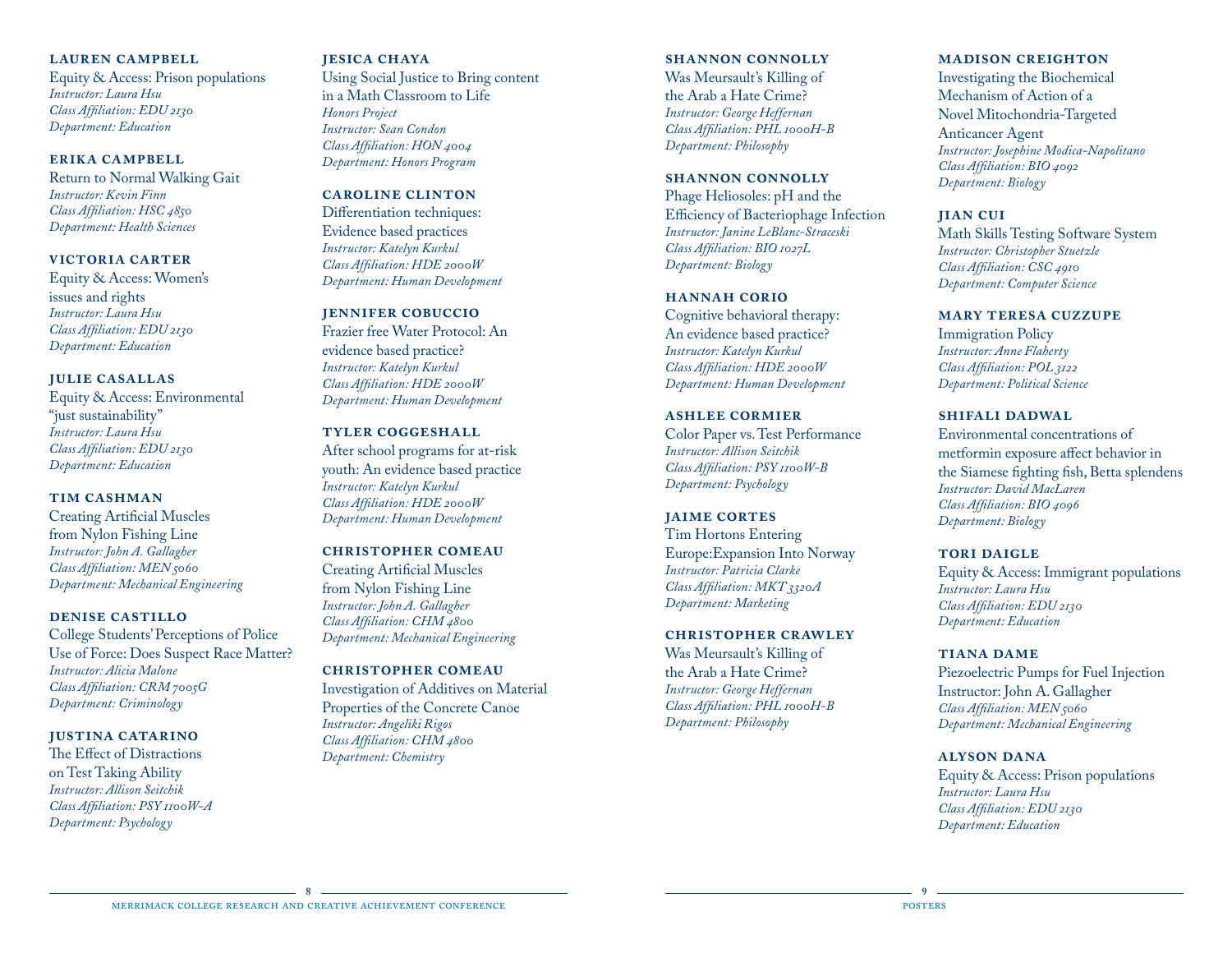### **alex deacon**

Square Swords: A Study in Video Game Design *Instructor: Christopher Stuetzle Class Affiliation: Directed Study Department: Computer Science*

#### **alex deacon**

Cellular Automata Simulation of World Democratization *Instructor: Christopher Stuetzle Class Affiliation: CSC 4910 Department: Computer Science*

#### **jason decosta**

MerMAID Research Group Data Monitoring System *Instructor: Christopher Stuetzle Class Affiliation: CSC 4920 Department: Computer Science*

#### **kristina dias**

Reaction Time in Distracted Athletes and Non-Athletes *Instructor: Allison Seitchik Class Affiliation: PSY 1100W-A Department: Psychology*

#### **alex dipietro**

Synthesis of Novel μ-Agonists for the Treatment of CNS Diseases *Instructor: Brian Provencher Class Affiliation: CHM 4800 Department: Chemistry*

#### **norway dolan**

Equity & Access: Persons with physical disabilities *Instructor: Laura Hsu Class Affiliation: EDU 2130 Department: Education*

## **kayleigh donahue**

Personality Judgements in Color *Instructor: Allison Seitchik Class Affiliation: PSY 1100W-B Department: Psychology*

#### **imogene donovan**

Early career mentoring: An evidence based practice? *Instructor: Katelyn Kurkul Class Affiliation: HDE 2000W Department: Human Development*

#### **rachel drab**

Parent teacher organizations: Evidence based practices for engaging parents *Instructor: Katelyn Kurkul Class Affiliation: HDE 2000W Department: Human Development*

#### **laura drinkwater**

The Effect of the Color Red and Attractiveness on Punishment *Instructor: Allison Seitchik Class Affiliation: PSY 1100W-A Department: Psychology*

#### **juan du**

Music Software for Introductory Theory Students *Instructor: Christopher Stuetzle Class Affiliation: CSC 4910 Department: Computer Science*

## **macie dwyer**

Equity & Access: Environmental "just sustainability" *Instructor: Laura Hsu Class Affiliation: EDU 2130 Department: Education*

#### **tamer ellamushi**

The manufacturing techniques of investment casting for gas turbine blades *Instructor: Roselita Fragoudakis Class Affiliation: MEN 5051 Department: Mechanical Engineering*

## **alexa emma**

PBIS (student achievement programs): Evidence based practices? *Instructor: Katelyn Kurkul Class Affiliation: HDE 2000W Department: Human Development*

### **rachel erwin**

The Effects of Competition on Hand-Eyed Coordination in Athletes and Non-Athletes *Instructor: Allison Seitchik Class Affiliation: PSY 1100W-B Department: Psychology*

#### **joseph feeney**

Was Meursault's Killing of the Arab a Hate Crime? *Instructor: George Heffernan Class Affiliation: PHL 1000H-A Department: Philosophy*

#### **stephanie feliciano**

Equity & Access: Students with learning disabilities *Instructor: Laura Hsu Class Affiliation: EDU 2130 Department: Education*

#### **nicole ferzoco**

Color Paper vs. Test Performance *Instructor: Allison Seitchik Class Affiliation: PSY 1100W-B Department: Psychology*

#### **jonathan fletcher**

Synthesis of Ligands and Kinetic Studies of the N-C Oxidative Addition Reaction in [PN(Me)P]RhCl Complexes *Instructor: Anthony L. Fernandez Class Affiliation: CHM 4910/4920 Department: Chemistry*

#### **jillian flowers**

Personality Judgements in Color *Instructor: Allison Seitchik Class Affiliation: PSY 1100W-B Department: Psychology*

#### **kristen ford**

Equity & Access: Women's issues and rights *Instructor: Laura Hsu Class Affiliation: EDU 2130 Department: Education*

## **cailin fraser**

Was Meursault's Killing of the Arab a Hate Crime? *Instructor: George Heffernan Class Affiliation: PHL 1000H-B Department: Philosophy*

#### **miranda gagnon**

Spatial Distribution of Beaver Dams and Lodges in Three Northeast Massachusetts Watersheds *Instructor: Jon Lyon Class Affiliation: BIO 4092/4096 Department: Biology*

#### **samantha geary**

Was Meursault's Killing of the Arab a Hate Crime? *Instructor: George Heffernan Class Affiliation: PHL 1000H-A Department: Philosophy* 

#### **ashley gendreau**

Small group instruction for mathematics: Evidence based practices *Instructor: Katelyn Kurkul Class Affiliation: HDE 2000W Department: Human Development*

#### **samantha gerrior**

Racial Differences in Support & Opposition of Capital Punishment *Instructor: Alicia Malone Class Affiliation: CRM 7005G Department: Criminology*

### **carli giacchino**

Portsmouth Regional Hospital - Nursing *Instructor: Kevin Finn Class Affiliation: HSC 4850 Department: Health Sciences*

#### **shannon glynn**

Family Literacy Bags: An evidence based practice? *Instructor: Katelyn Kurkul Class Affiliation: HDE 2000W Department: Human Development*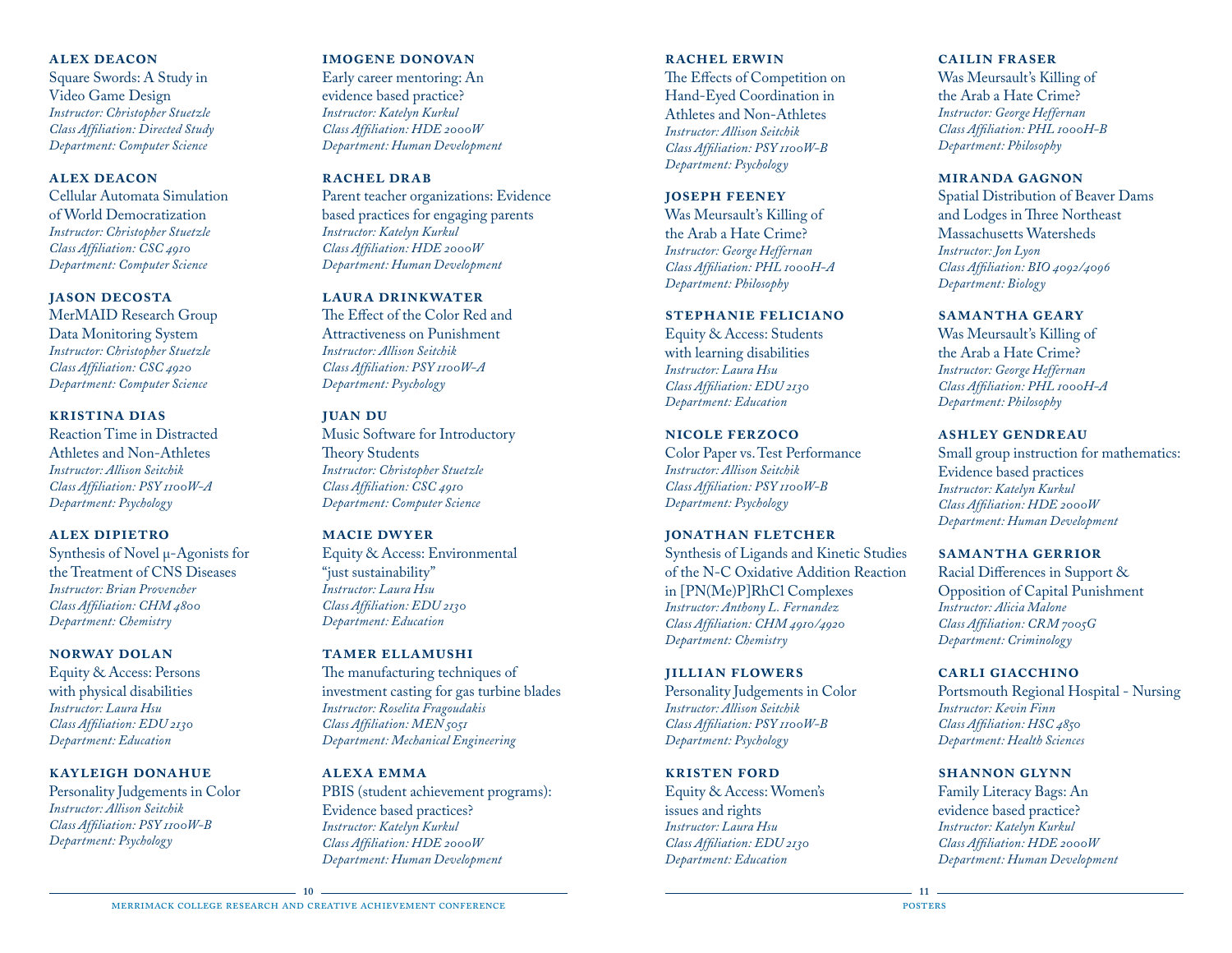#### **emmanuelle godo solo**

Investigating the Biochemical Mechanism of Action of a Novel Mitochondria-Targeted Anticancer Agent *Instructor: Josephine Modica-Napolitano Class Affiliation: BIO 4092 Department: Biology*

## **lindsey goldstein**

The Relationship Between Media Consumption & Perceptions of Punishment in College Students *Honors Project Instructor: Alicia Malone Class Affiliation: CRM 7005G Department: Criminology*

### **thomas gorman**

Warriors Supporting Warriors: Healthy Relationships Edition *Instructor: Krista McQueeney Class Affiliation: CRM 3500 Department: Criminology*

#### **sophia gorton**

Was Meursault's Killing of the Arab a Hate Crime? *Instructor: George Heffernan Class Affiliation: PHL 1000H-A Department: Philosophy*

#### **sophia grayson**

Strategies for working with English Language Learners: Evidence based practices? *Instructor: Katelyn Kurkul Class Affiliation: HDE 2000W Department: Human Development*

#### **connor griffin**

Crossfit is the Cure *Instructor: Kevin Finn Class Affiliation: HSC 4855 Department: Health Sciences*

#### **randa griffin**

Motivation programs for children with Autism: Evidence based practices? *Instructor: Katelyn Kurkul Class Affiliation: HDE 2000W Department: Human Development*

#### **emily grimmer**

Color Paper vs. Test Performance *Instructor: Allison Seitchik Class Affiliation: PSY 1100W-B Department: Psychology*

## **gabrielle guenther**

Was Meursault's Killing of the Arab a Hate Crime? *Instructor: George Heffernan Class Affiliation: PHL 1000H-A Department: Philosophy*

## **samantha guerra**

Is it Possible to Talk on a Cell Phone without it Interfering with Driving? *Instructor: Michael Stroud Class Affiliation: PSY 1100W Department: Psychology*

#### **zonglin guo**

Molecular Gates *Instructor: Jimmy Franco Class Affiliation: CHM 4800 Department: Chemistry*

## **julie hamilton**

Cognitive behavioral therapy: An evidence based practice? *Instructor: Katelyn Kurkul Class Affiliation: HDE 2000W Department: Human Development*

## **alexis hankerson**

Head Start Lawrence *Instructor: Kevin Finn Class Affiliation: HSC 4850 Department: Health Sciences*

## **alison hanlon** Was Meursault's Killing of the Arab a Hate Crime? *Instructor: George Heffernan Class Affiliation: PHL 1000H-A Department: Philosophy*

## **alison hanlon** Testing the Effects of Anti-bacterial Hand Soap on E. Coli *Instructor: Jimmy Franco Class Affiliation: CHM 2220*

## *Department: Chemistry* **alison hanlon**

Whole Genome Annotation of Three New Mycobacteriophage: Heliosoles, Lokk & BobSwaget *Instructor: Janine LeBlanc-Straceski Class Affiliation: BIO 2018 Department: Biology*

#### **SABRINA HARTNETT**

Dress and its Effect on Helping Behavior of Others *Instructor: Allison Seitchik Class Affiliation: PSY 1100W-A Department: Psychology*

## **maria haseeb**

Advanced technology equals increased physical activity *Instructor: Cynthia Ferrara Class Affiliation: HSC 4800 Department: Health Sciences*

### **jamie hayes**

Investigation of Red Wine Varietals by Headspace-SPMEand GC-MS *Instructor: Stephen Theberge Class Affiliation: CHM 4800 Department: Chemistry*

### **marissa herrera**

Preferential seating for child with learning and attention difficulties: An evidence based practice? *Instructor: Katelyn Kurkul Class Affiliation: HDE 2000W Department: Human Development*

#### **brenna heuther**

Multiple intelligences: An evidence based practice? *Instructor: Katelyn Kurkul Class Affiliation: HDE 2000W Department: Human Development*

#### **allison hogan**

New Country, New You! *Honors Project Instructor: Sean Condon Class Affiliation: HON 4005 Department: Honors Program*

#### **anne hudson**

Multi sensory instruction: An evidence based practice? *Instructor: Katelyn Kurkul Class Affiliation: HDE 2000W Department: Human Development*

#### **kayla hulburt**

Equity & Access: Persons with mental health issues *Instructor: Laura Hsu Class Affiliation: EDU 2130 Department: Education*

### **kayla hulburt**

Flooding/band aid method for separation anxiety: An evidence based practice? *Instructor: Katelyn Kurkul Class Affiliation: HDE 2000W Department: Human Development*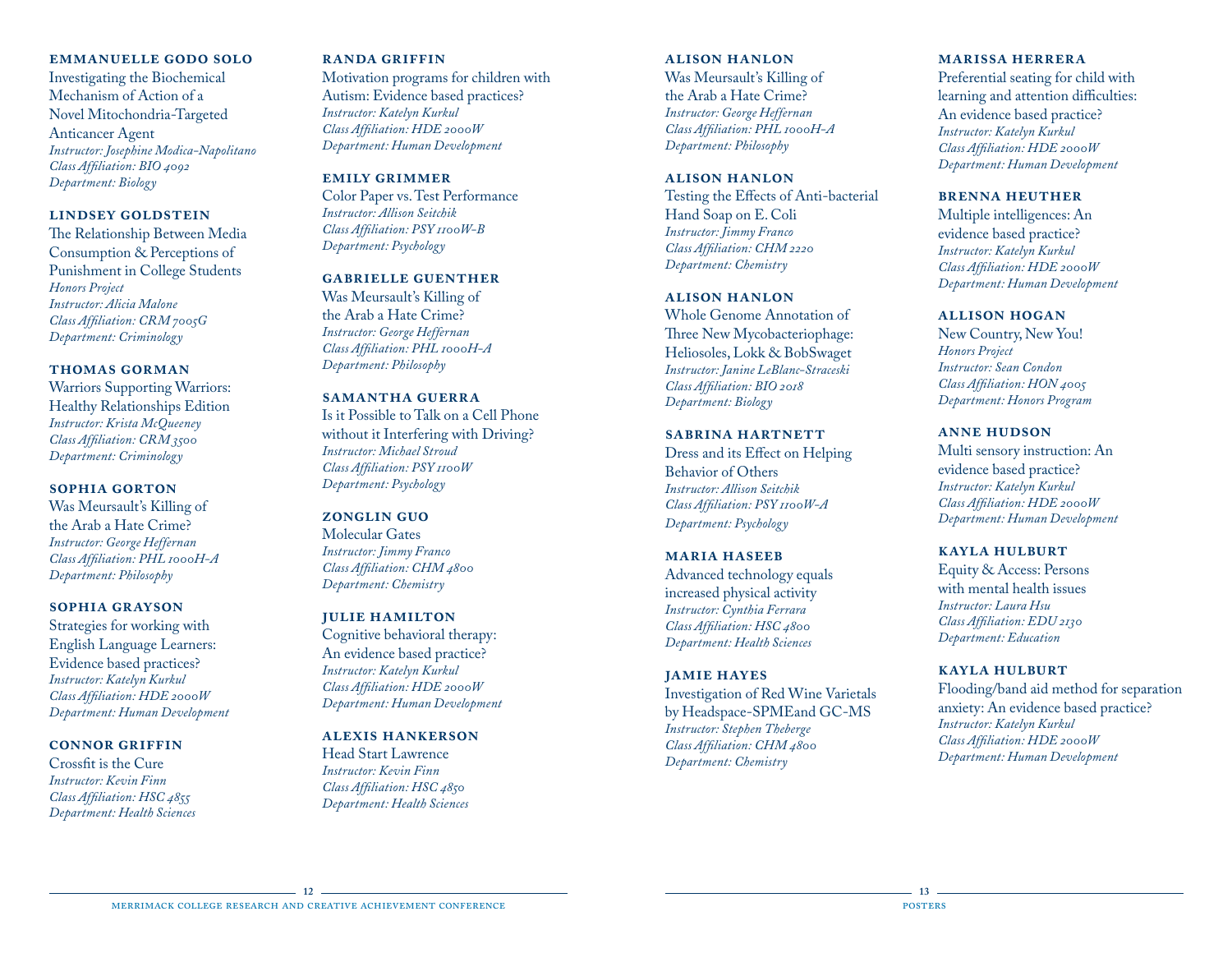## **tyler hunt**

The relationship between gait biomechanics, selected lower extremity strength, static lower extremity measures and injury history in Division II collegiate middle to long distance runners *Instructor: Andrew Cannon Instructor: Kevin Finn Class Affiliation: HSC 4800 Department: Health Sciences*

## **justin hussar**

Tim Hortons Entering Europe:Expansion Into Norway *Instructor: Patricia Clarke Class Affiliation: MKT 3320A Department: Marketing*

## **amanda jacques**

Merrimack Sustainability Audit *Instructor: Angeliki Rigos Class Affiliation: ESS 3450 Department: Environmental Studies and Sustainability*

## **samantha jewers**

The study of antibacterial and antifungal properties in various natural and cultural foods *Instructor: Jimmy Franco Class Affiliation: CHM 4800 Department: Chemistry*

## **samantha jewers**

Identification of Antibiotic Resistant Bacteria in Ground Turkey *Instructor: Charlotte Berkes Class Affiliation: BIO 4092 Department: Biology*

#### **katey johnson**

Shake Flask Conditions and Cell Growth *Instructor: Kevin Finn Class Affiliation: HSC 4850 Department: Health Sciences*

## **savannah johnson**

The Effect of the Color Red and Attractiveness on Punishment *Instructor: Allison Seitchik Class Affiliation: PSY 1100W-A Department: Psychology*

#### **hayley kaddaras**

Equity & Access: Environmental "just sustainability" *Instructor: Laura Hsu Class Affiliation: EDU 2130 Department: Education*

#### **lucas kaestner**

Crime and Inequality in the News *Instructor: Brittnie Aiello Class Affiliation: CRM 3380 Department: Criminology*

## **emma kang-theberge**

Was Meursault's Killing of the Arab a Hate Crime? *Instructor: George Heffernan Class Affiliation: PHL 1000H-B Department: Philosophy*

## **lewis kass**

Montessori approach: An evidence based practice *Instructor: Katelyn Kurkul Class Affiliation: HDE 2000W Department: Human Development*

#### **kristin kazzi**

The study of antibacterial and antifungal properties in various natural and cultural foods *Instructor: Jimmy Franco Class Affiliation: CHM 4800 Department: Chemistry*

## **kristin kazzi**

Most recent human rabies cases in The United States: Story of an LGH patient *Instructor: Jimmy Franco Class Affiliation: CHM 4800 Department: Chemistry*

## **patrick keighley**

Implementation of a Nutrition‐ Education Program Designed to Improve the Diets of Low Income Underserved Populations *Instructor: Michael Corcoran Class Affiliation: HSC 4810 Department: Health Sciences*

#### **jenna ketterer**

Warriors Supporting Warriors: Healthy Relationships Edition *Instructor: Krista McQueeney Class Affiliation: CRM 3500 Department: Criminology*

#### **carla khoder**

College Students' Perceptions of Police Use of Force: Does Suspect Race Matter? *Instructor: Alicia Malone Class Affiliation: CRM 7005G Department: Criminology*

#### **andrew klim**

Was Meursault's Killing of the Arab a Hate Crime? *Instructor: George Heffernan Class Affiliation: PHL 1000H-B Department: Philosophy*

#### **SHAREEF KOTB**

Medicine in the Islamic Golden Age *Honors Project Instructor: Sean Condon Class Affiliation: HON 4006 Department: Honors Program*

#### **SHAREEF KOTB**

The study of antibacterial and antifungal properties in various natural and cultural foods *Instructor: Jimmy Franco Class Affiliation: CHM 4800 Department: Chemistry*

## **BETH LABOSSIER**

The relationship between gait biomechanics, selected lower extremity strength, static lower extremity measures and injury history in Division II collegiate middle to long distance runners *Instructor: Andrew Cannon Instructor: Kevin Finn Class Affiliation: HSC 4800 Department: Health Sciences*

#### **juliette lafavre**

Standards based curriculum: An evidence based practice? *Instructor: Katelyn Kurkul Class Affiliation: HDE 2000W Department: Human Development*

## **rachel lahair**

Equity & Access: LGBTQQIA *Instructor: Laura Hsu Class Affiliation: EDU 2130 Department: Education*

#### **meghan lang**

Immigration Policy *Instructor: Anne Flaherty Class Affiliation: POL 3122 Department: Political Science*

## **allison langone**

Environmental concentrations of metformin exposure affect nest building behavior in the Siamese fighting fish, Betta splendens *Honors Project Instructor: David MacLaren Class Affiliation: BIO 4096 Department: Biology*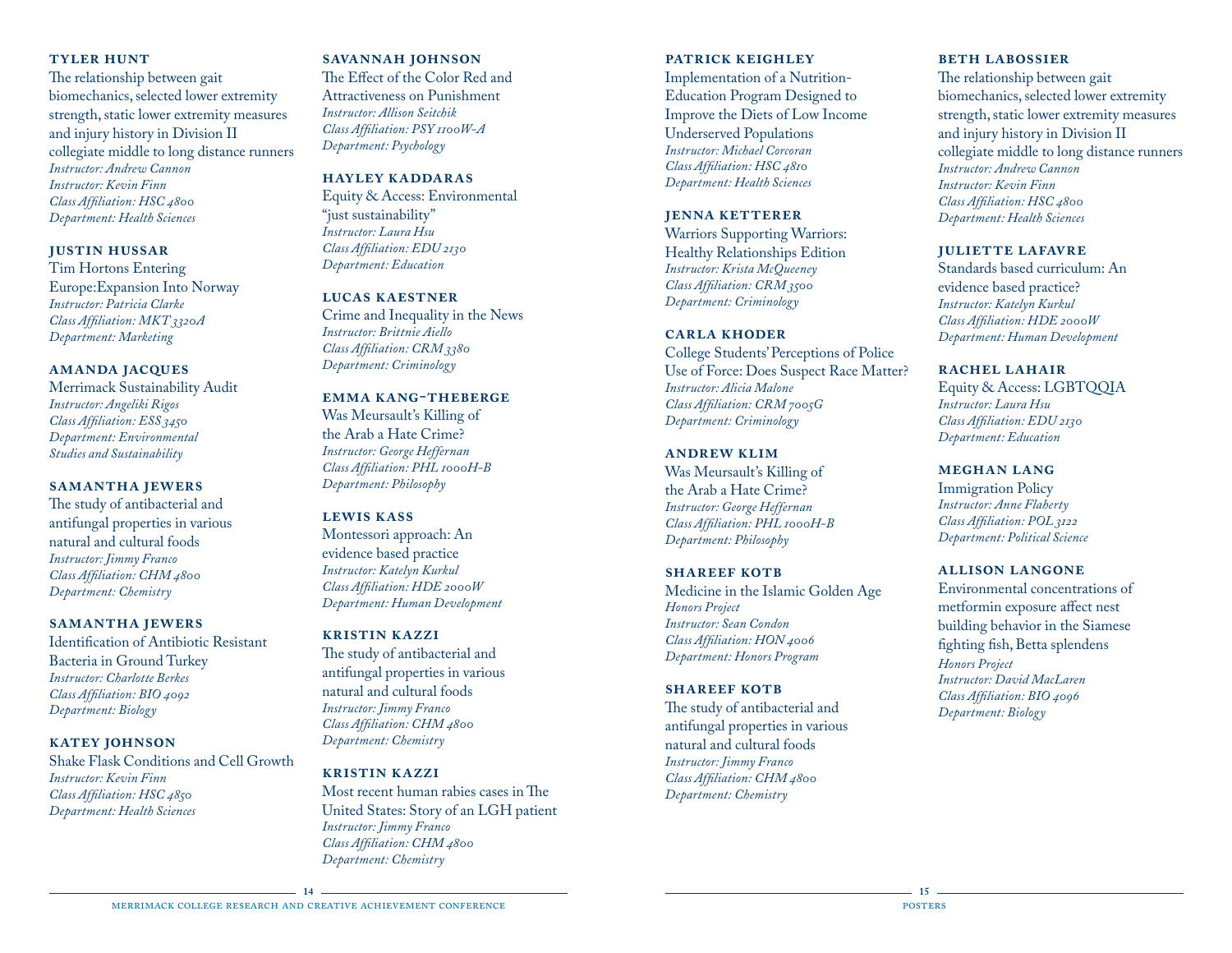## **christina lannon**

Response to Intervention (RTI): An evidence based practice *Instructor: Katelyn Kurkul Class Affiliation: HDE 2000W Department: Human Development*

#### **ryan laroche**

Corporate Donations and the Environment *Honors Project Instructor: Sean Condon Class Affiliation: HON 4007 Department: Honors Program*

## **ryan laroche**

Merrimack Sustainability Audit *Instructor: Angeliki Rigos Class Affiliation: ESS 3450 Department: Environmental Studies and Sustainability*

#### **vernell laroche**

Piezoelectric Pumps for Fuel Injection *Instructor: John A. Gallagher Class Affiliation: MEN 5060 Department: Mechanical Engineering*

#### **brianna lauletta**

The benefits of recess on children with behavioral challenges: Evidence based practices *Instructor: Katelyn Kurkul Class Affiliation: HDE 2000W Department: Human Development* 

#### **maxx lawson**

Investigating the Biochemical Mechanism of Action of a Novel Mitochondria-Targeted Anticancer Agent *Instructor: Josephine Modica-Napolitano Class Affiliation: BIO 4092 Department: Biology*

### **allison leighton**

Equity & Access: Elderly Persons *Instructor: Laura Hsu Class Affiliation: EDU 2130 Department: Education*

## **alex john lemarier**

Was Meursault's Killing of the Arab a Hate Crime? *Instructor: George Heffernan Class Affiliation: PHL 1000H-B Department: Philosophy*

## **junellie leon**

Analysis of Caffeine and Theobromine in Chocolate *Instructor: Stephen Theberge Class Affiliation: CHM 4910/4920 Department: Chemistry*

## **BRITTANY LEONARD**

New Country, New You! *Honors Project Instructor: Sean Condon Class Affiliation: HON 4008 Department: Honors Program*

#### **talia leppo**

Equity & Access: Women's issues and rights *Instructor: Laura Hsu Class Affiliation: EDU 2130 Department: Education*

#### **alysha letendre**

Equity & Access: Persons with physical disabilities *Instructor: Laura Hsu Class Affiliation: EDU 2130 Department: Education*

#### **justine levesque**

Phage Heliosoles: pH and the Efficiency of Bacteriophage Infection *Instructor: Janine LeBlanc-Straceski Class Affiliation: BIO 1027L Department: Biology*

## **mary levine** Was Meursault's Killing of the Arab a Hate Crime? *Instructor: George Heffernan Class Affiliation: PHL 1000H-A Department: Philosophy*

## **hannah lewis**

Creating a More Sustainable Campus *Instructor: Mark Birnbaum Class Affiliation: BIO 4095 Department: Biology*

## **hannah lewis**

Merrimack Sustainability Audit *Instructor: Angeliki Rigos Class Affiliation: ESS 3450 Department: Environmental Studies and Sustainability*

#### **michael logan**

Chiastic Structure in Text Databases *Instructor: SeungJin Lim Class Affiliation: CSC 4815 Department: Computer Science*

#### **olivia lombardo**

The Effect of Distractions on Test Taking Ability *Instructor: Allison Seitchik Class Affiliation: PSY 1100W-A Department: Psychology*

#### **robert losanno**

Caffeine and Other Pharmaceuticals in Campus Wastewater *Instructor: Stephen Theberge Class Affiliation: CHM 4910/4920 Department: Chemistry*

#### **jackie lurvey**

LUSH Fresh Handmade Cosmetics *Instructor: Patricia Clarke Class Affiliation: MKT 3320A Department: Marketing*

## **briana lynch**

LUSH Fresh Handmade Cosmetics *Instructor: Patricia Clarke Class Affiliation: MKT 3320A Department: Marketing*

#### **haley macaluso**

Equity & Access: Elderly Persons *Instructor: Laura Hsu Class Affiliation: EDU 2130 Department: Education*

#### **stephen madar**

Merrimack Sustainability Audit *Instructor: Angeliki Rigos Class Affiliation: ESS 3450 Department: Environmental Studies and Sustainability*

## **carly maddaleni**

Was Meursault's Killing of the Arab a Hate Crime? *Instructor: George Heffernan Class Affiliation: PHL 1000H-B Department: Philosophy*

#### **carly maddaleni**

Equity & Access: Prison populations *Instructor: Laura Hsu Class Affiliation: EDU 2130 Department: Education*

#### **derek madden**

Effects of Heroin Overdoses on Healthcare *Instructor: Kevin Finn Class Affiliation: HSC 4850 Department: Health Sciences*

#### **emily maier**

Reaction Time in Distracted Athletes and Non-Athletes *Instructor: Allison Seitchik Class Affiliation: PSY 1100W-A Department: Psychology*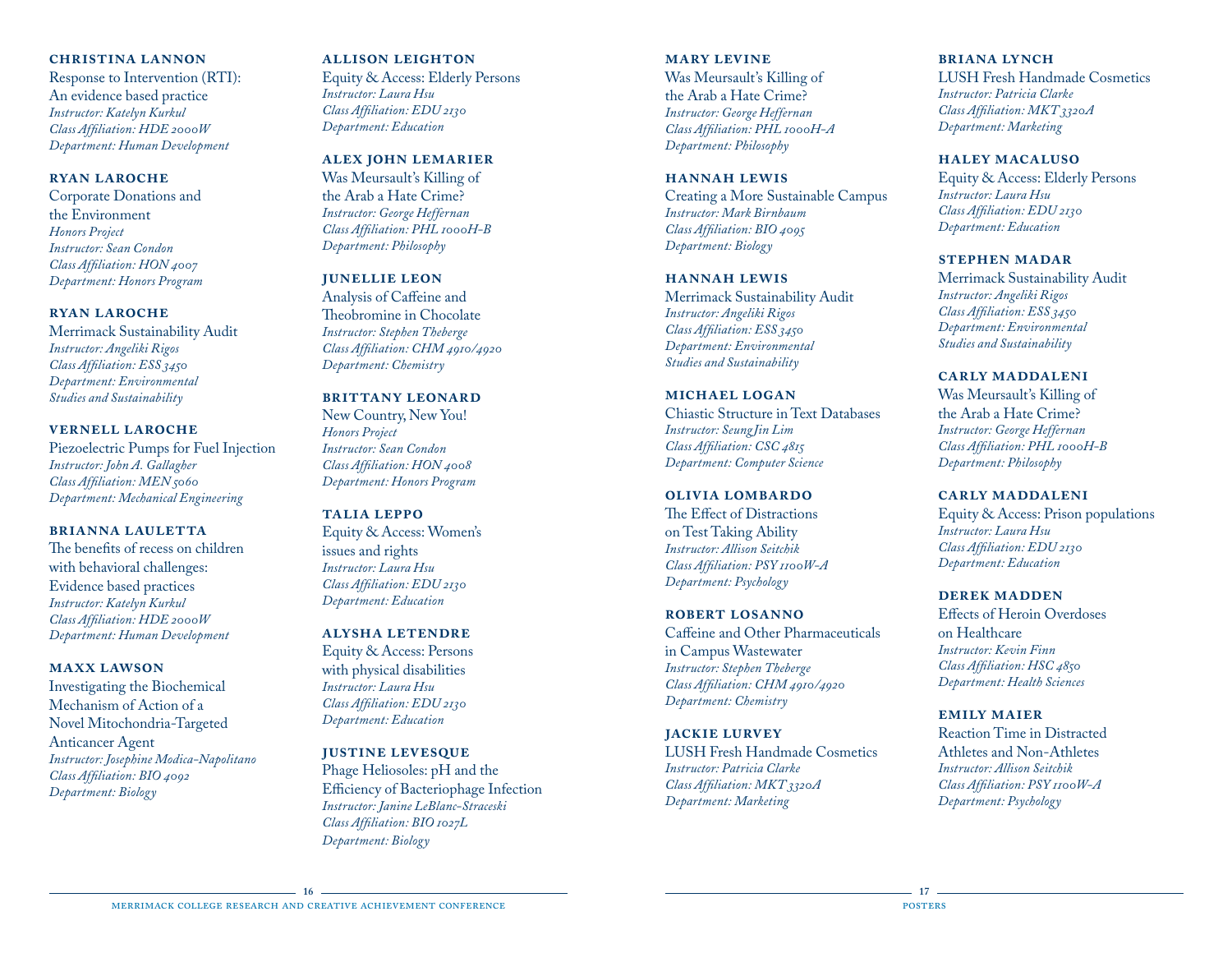#### **molly malinowski**

Merrimack RWCP: Reflective Writing Center Practice *Instructor: Katelyn Kurkul Class Affiliation: Independent Project Department: Human Development*

#### **jacob maloof**

Immigration Policy *Instructor: Anne Flaherty Class Affiliation: POL 3122 Department: Political Science*

## **angelica marinelli**

Dress and its Effect on Helping Behavior of Others *Instructor: Allison Seitchik Class Affiliation: PSY 1100W-A Department: Psychology*

#### **lexi marshall sobczak**

Social group interventions (starbound): Evidence based practices *Instructor: Katelyn Kurkul Class Affiliation: HDE 2000W Department: Human Development*

## **meghan martin**

Was Meursault's Killing of the Arab a Hate Crime? *Instructor: George Heffernan Class Affiliation: PHL 1000H-B Department: Philosophy*

## **kathleen martyn**

Was Meursault's Killing of the Arab a Hate Crime? *Instructor: George Heffernan Class Affiliation: PHL 1000H-A Department: Philosophy*

#### **tiana maylor**

Strategies for building trusting relationships in guidance counseling: Evidence based practices? *Instructor: Katelyn Kurkul Class Affiliation: HDE 2000W Department: Human Development*

### **sarah mcallister**

Applied behavioral therapy: An evidence based practice *Instructor: Katelyn Kurkul Class Affiliation: HDE 2000W Department: Human Development*

## **hayley mcauliffe**

OLWEUS (bullying prevention programs) An Evidence based Practice? *Instructor: Katelyn Kurkul Class Affiliation: HDE 2000W Department: Human Development*

#### **lauren mccarthy**

The Impact of Community Garden Programs on Academic Achievement *Honors Project Instructor: Sean Condon Class Affiliation: HON 4009 Department: Honors Program*

#### **annie mcdonnell**

Bringing Responsible Consumerism to the College Campus *Honors Project Instructor: Sean Condon Class Affiliation: HON 4010 Department: Honors Program*

#### **caitlin mcgowan**

Was Meursault's Killing of the Arab a Hate Crime? *Instructor: George Heffernan Class Affiliation: PHL 1000H-B Department: Philosophy*

## **brianna mcgowan**

Strategies for mainstreaming: Evidence based practices *Instructor: Katelyn Kurkul Class Affiliation: HDE 2000W Department: Human Development*

### **hailey mckeever**

Equity & Access: Persons with physical disabilities *Instructor: Laura Hsu Class Affiliation: EDU 2130 Department: Education*

#### **carly mckenna**

Reaction Time in Distracted Athletes and Non-Athletes *Instructor: Allison Seitchik Class Affiliation: PSY 1100W-A Department: Psychology*

#### **meaghan mckenna**

Reaction Time in Distracted Athletes and Non-Athletes *Instructor: Allison Seitchik Class Affiliation: PSY 1100W-A Department: Psychology*

#### **jocelyn mclain**

Equity & Access: Elderly Persons *Instructor: Laura Hsu Class Affiliation: EDU 2130 Department: Education*

#### **mary mcneil**

Equity & Access: Students with learning disabilities *Instructor: Laura Hsu Class Affiliation: EDU 2130 Department: Education*

#### **kaleigh mcnicholas**

Equity & Access: Persons with mental health issues *Instructor: Laura Hsu Class Affiliation: EDU 2130 Department: Education*

## **ryan mcvann**

Velocity Sports Performance *Instructor: Kevin Finn Class Affiliation: HSC 4850 Department: Health Sciences*

## **ashley mederios**

The relationship between gait biomechanics, selected lower extremity strength, static lower extremity measures and injury history in Division II collegiate middle to long distance runners *Instructor: Andrew Cannon Instructor: Kevin Finn Class Affiliation: HSC 4800 Department: Health Sciences*

#### **madison miller**

Equity & Access: Students with learning disabilities *Instructor: Laura Hsu Class Affiliation: EDU 2130 Department: Education*

## **mckenna moore**

Was Meursault's Killing of the Arab a Hate Crime? *Instructor: George Heffernan Class Affiliation: PHL 1000H-A Department: Philosophy*

## **madison morey**

Phage MackDonalds: Phages Vs Temperature *Instructor: Janine LeBlanc-Straceski Class Affiliation: BIO 1027L Department: Biology*

#### **rachel moss**

Immigration Policy *Instructor: Anne Flaherty Class Affiliation: POL 3122 Department: Political Science*

#### **alannah mullen**

Color Paper vs. Test Performance *Instructor: Allison Seitchik Class Affiliation: PSY 1100W-B Department: Psychology*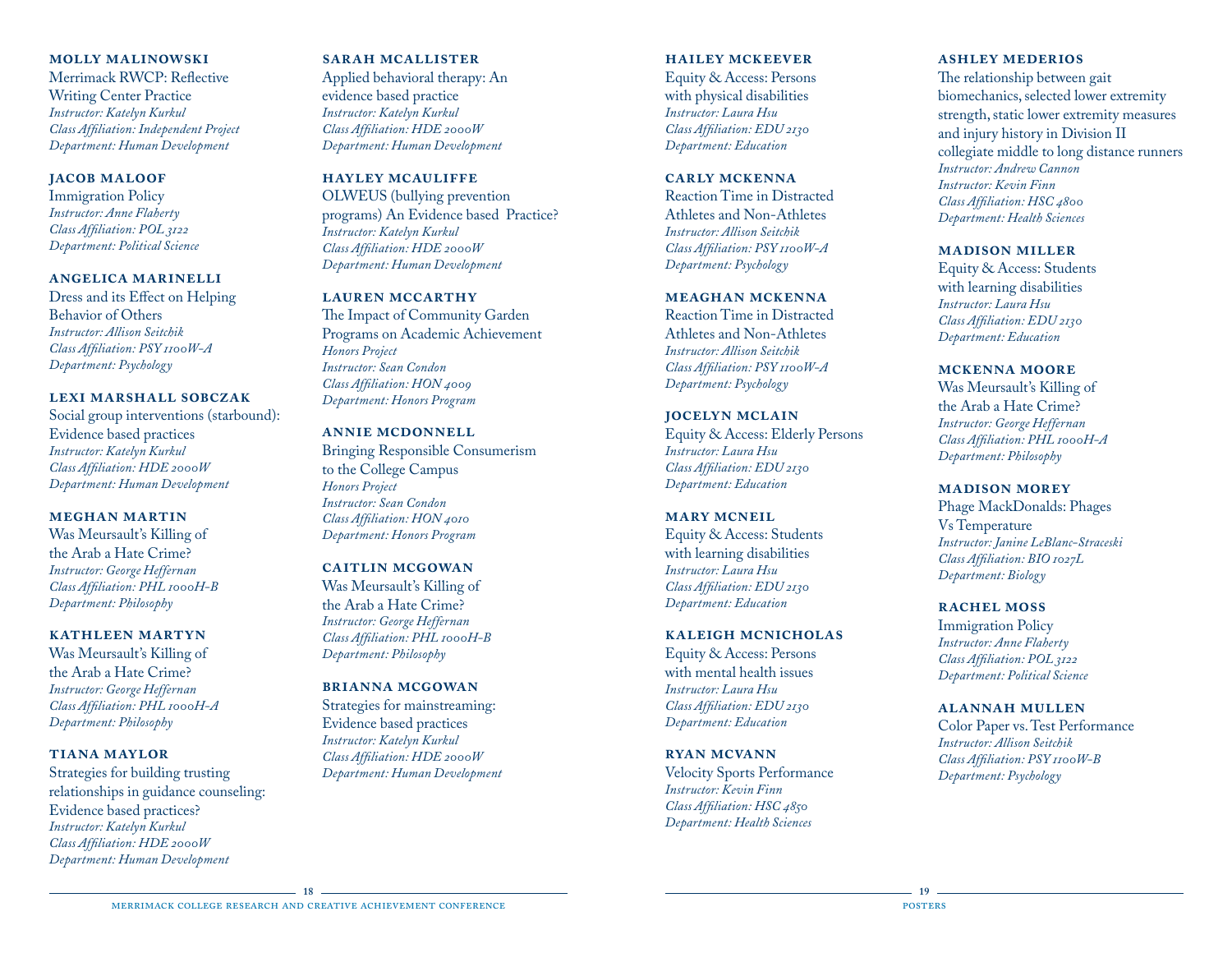## **will mullin**

Synthesis of Novel μ-Agonists for the Treatment of CNS Diseases *Instructor: Brian Provencher Class Affiliation: CHM 4910/4920 Department: Chemistry*

#### **sarah muolo**

Mental health counseling strategies: Evidence based practices *Instructor: Katelyn Kurkul Class Affiliation: HDE 2000W Department: Human Development*

## **mary murphy**

Racial Differences in Support & Opposition of Capital Punishment *Instructor: Alicia Malone Class Affiliation: CRM 7005G Department: Criminology*

#### **rachel murphy**

Cognitive Behavioral Therapy (CBT): An evidence based practice *Instructor: Katelyn Kurkul Class Affiliation: HDE 2000W Department: Human Development*

#### **nicole nanof**

Phage Heliosoles: pH and the Efficiency of Bacteriophage Infection *Instructor: Janine LeBlanc-Straceski Class Affiliation: BIO 1027L Department: Biology* 

## **shaya nehme**

Creating Artificial Muscles from Nylon Fishing Line *Instructor: John A. Gallagher Class Affiliation: MEN 3020H Department: Mechanical Engineering*

## **katherine neumann**

Strategies in speech and language: Evidence based practices *Instructor: Katelyn Kurkul Class Affiliation: HDE 2000W Department: Human Development*

## **nicole neville**

The Effect of the Color Red and Attractiveness on Punishment *Instructor: Allison Seitchik Class Affiliation: PSY 1100W-A Department: Psychology*

**adam newell** Concussions in Specific Populations *Instructor: Kevin Finn Class Affiliation: HSC 4850 Department: Health Sciences*

## **liliana newman**

Equity & Access: Immigrant populations *Instructor: Laura Hsu Class Affiliation: EDU 2130 Department: Education*

**brian o'connor** Bullying Prevention Programs: Evidence based practices? *Instructor: Katelyn Kurkul Class Affiliation: HDE 2000W Department: Human Development*

**brianna o'donnell** The identification of L,D-Transpeptidases Inhibitors for the Treatment of Tuberculosis *Honors Project Instructor: Sean Condon Class Affiliation: HON 4012 Department: Honors Program*

#### **anela omerovic**

Was Meursault's Killing of the Arab a Hate Crime? *Instructor: George Heffernan Class Affiliation: PHL 1000H-B Department: Philosophy*

## **lauren orsillo**

Heart Disease Among African American Women *Instructor: Kevin Finn Class Affiliation: HSC 4850 Department: Health Sciences*

#### **timothy oteri**

Physical Training and Sport Performance *Instructor: Cynthia Ferrara Class Affiliation: HSC 4810 Department: Health Sciences*

#### **isabelle palmer**

Equity & Access: Students with learning disabilities *Instructor: Laura Hsu Class Affiliation: EDU 2130 Department: Education*

## **weichao pan**

Molecular Gates *Instructor: Jimmy Franco Class Affiliation: CHM 4800 Department: Chemistry*

**sarah parrotta** Photo Controlled Materials *Instructor: Jimmy Franco Class Affiliation: CHM 4920 Department: Chemistry*

## **anilkumar pasupuleti**

The new face and trends of manufacturing *Instructor: Roselita Fragoudakis Class Affiliation: MEN 5050 Department: Mechanical Engineering*

## **alicia penta**

Equity & Access: Environmental "just sustainability" *Instructor: Laura Hsu Class Affiliation: EDU 2130 Department: Education*

#### **joseph petrides**

Math Skills Testing Software System *Instructor: Christopher Stuetzle Class Affiliation: CSC 4910 Department: Computer Science*

## **joseph petrides**

A Survey of Lattice-Based Cryptography *Instructor: Zach Kissel Class Affiliation: Directed Study Department: Computer Science*

#### **robin phillips**

IMEC (International Medical Equipment Collabrative) *Instructor: Kevin Finn Class Affiliation: HSC 4850 Department: Health Sciences*

#### **jacqueline pieper**

Play therapy: An evidence based practice? *Instructor: Katelyn Kurkul Class Affiliation: HDE 2000W Department: Human Development*

#### **michelle radoccia**

OT and Its Patient Population: Individuals with Disabilities *Instructor: Kevin Finn Class Affiliation: HSC 4855 Department: Health Sciences*

#### **nicholas rampino**

MMP9 inhibitors for applications in wound healing *Instructor: Jimmy Franco Class Affiliation: CHM 4800 Department: Chemistry*

#### **megan ramsay**

Wilson reading system : An evidence based practice? *Instructor: Katelyn Kurkul Class Affiliation: HDE 2000W Department: Human Development*

## **alyssa raso**

1-2-3 Magic strategies for classroom discipline: An evidence based practice? *Instructor: Katelyn Kurkul Class Affiliation: HDE 2000W Department: Human Development*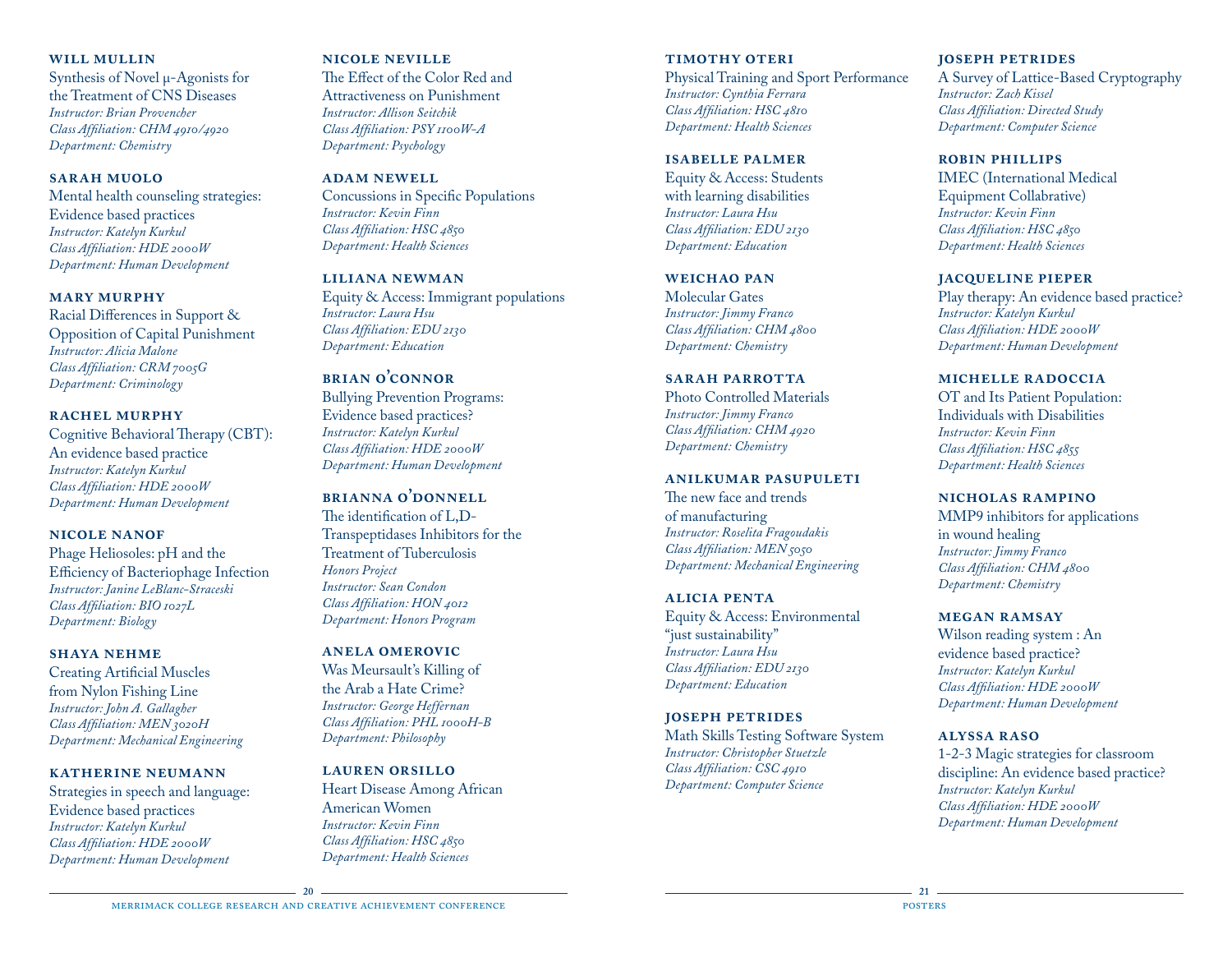## **kelli readey**

Development of the Warriors' Wellness Program *Instructor: Nancy Wynn Class Affiliation: FAA 3960/FAA 4950 Department: Visual and Performing Arts*

## **shaun reiss**

Racial Differences in Support & Opposition of Capital Punishment *Instructor: Alicia Malone Class Affiliation: CRM 7005G Department: Criminology*

## **christopher reusch**

Spatial Distribution of Beaver Dams and Lodges in Three Northeast Massachusetts Watersheds *Instructor: Jon Lyon Class Affiliation: BIO 4092/4096 Department: Biology*

#### **cecilia reyes**

Personality Judgements in Color *Instructor: Allison Seitchik Class Affiliation: PSY 1100W-B Department: Psychology*

## **nicco riparo**

Equity & Access: Persons with mental health issues *Instructor: Laura Hsu Class Affiliation: EDU 2130 Department: Education*

#### **hunter ripsom-gardiner**

Music Software for Introductory Theory Students *Instructor: Christopher Stuetzle Class Affiliation: CSC 4910 Department: Computer Science*

#### **hunter ripsom-gardiner**

A Zero-Knowledge Proof for Kakuro *Honors Project Instructor: Zach Kissel Class Affiliation: Honor's Thesis Department: Computer Science*

### **devyn rizzo**

The Effect of Distractions on Test Taking Ability *Instructor: Allison Seitchik Class Affiliation: PSY 1100W-A Department: Psychology*

## **jennifer robertson**

Equity & Access: Immigrant populations *Instructor: Laura Hsu Class Affiliation: EDU 2130 Department: Education*

## **ana rocker**

Classroom management strategies: Evidence based practices? *Instructor: Katelyn Kurkul Class Affiliation: HDE 2000W Department: Human Development*

## **abby rongione**

Equity & Access: LGBTQQIA *Instructor: Laura Hsu Class Affiliation: EDU 2130 Department: Education*

#### **joel rozen**

Environmental concentrations of metformin exposure affect behavior in the Siamese fighting fish, Betta splendens *Instructor: David MacLaren Class Affiliation: BIO 4092 Department: Biology*

## **kolby ryan**

Equity & Access: Environmental "just sustainability" *Instructor: Laura Hsu Class Affiliation: EDU 2130 Department: Education*

#### **samantha salem**

Beauty Standards for College Women *Instructor: Daniel Herd Class Affiliation: SOC 3100 Department: Sociology*

#### **krista sampson**

Warriors Supporting Warriors: Healthy Relationships Edition *Instructor: Krista McQueeney Class Affiliation: CRM 3500 Department: Criminology*

## **nicholas santosuosso**

Redistributive Incidence of the Flat Tax *Honors Project Instructor: Sean Condon Class Affiliation: HON 4014 Department: Honors Program*

#### **rachel santosuosso**

Was Meursault's Killing of the Arab a Hate Crime? *Instructor: George Heffernan Class Affiliation: PHL 1000H-B Department: Philosophy*

#### **patrick saunders**

Merrimack Sustainability Audit *Instructor: Angeliki Rigos Class Affiliation: ESS 3450 Department: Environmental Studies and Sustainability*

#### **john sava**

Was Meursault's Killing of the Arab a Hate Crime? *Instructor: George Heffernan Class Affiliation: PHL 1000H-B Department: Philosophy*

#### **marisa schaller**

Color Paper vs. Test Performance *Instructor: Allison Seitchik Class Affiliation: PSY 1100W-B Department: Psychology*

#### **lissette schum**

The History of Arthroscopy *Instructor: Kevin Finn Class Affiliation: HSC 4850 Department: Health Sciences*

## **DOUG SEARL**

Problems with Holding Psychiatric Patients in Emergency Department *Instructor: Kevin Finn Class Affiliation: HSC 4850 Department: Health Sciences*

#### **brianna sebio**

The Effects of Competition on Hand-Eyed Coordination in Athletes and Non-Athletes *Instructor: Allison Seitchik Class Affiliation: PSY 1100W-B Department: Psychology*

#### **samantha serio**

Was Meursault's Killing of the Arab a Hate Crime? *Instructor: George Heffernan Class Affiliation: PHL 1000H-B Department: Philosophy*

#### **allison sexton**

Was Meursault's Killing of the Arab a Hate Crime? *Instructor: George Heffernan Class Affiliation: PHL 1000H-B Department: Philosophy*

#### **suzanne shahin**

Environmental concentrations of metformin exposure affect behavior in the Siamese fighting fish, Betta splendens *Instructor: David MacLaren Class Affiliation: BIO 4092 Department: Biology*

#### **savannah shairs**

Inside the Minds of Criminals *Honors Project Instructor: Allison Seitchik Class Affiliation: PSY 2400 Department: Psychology*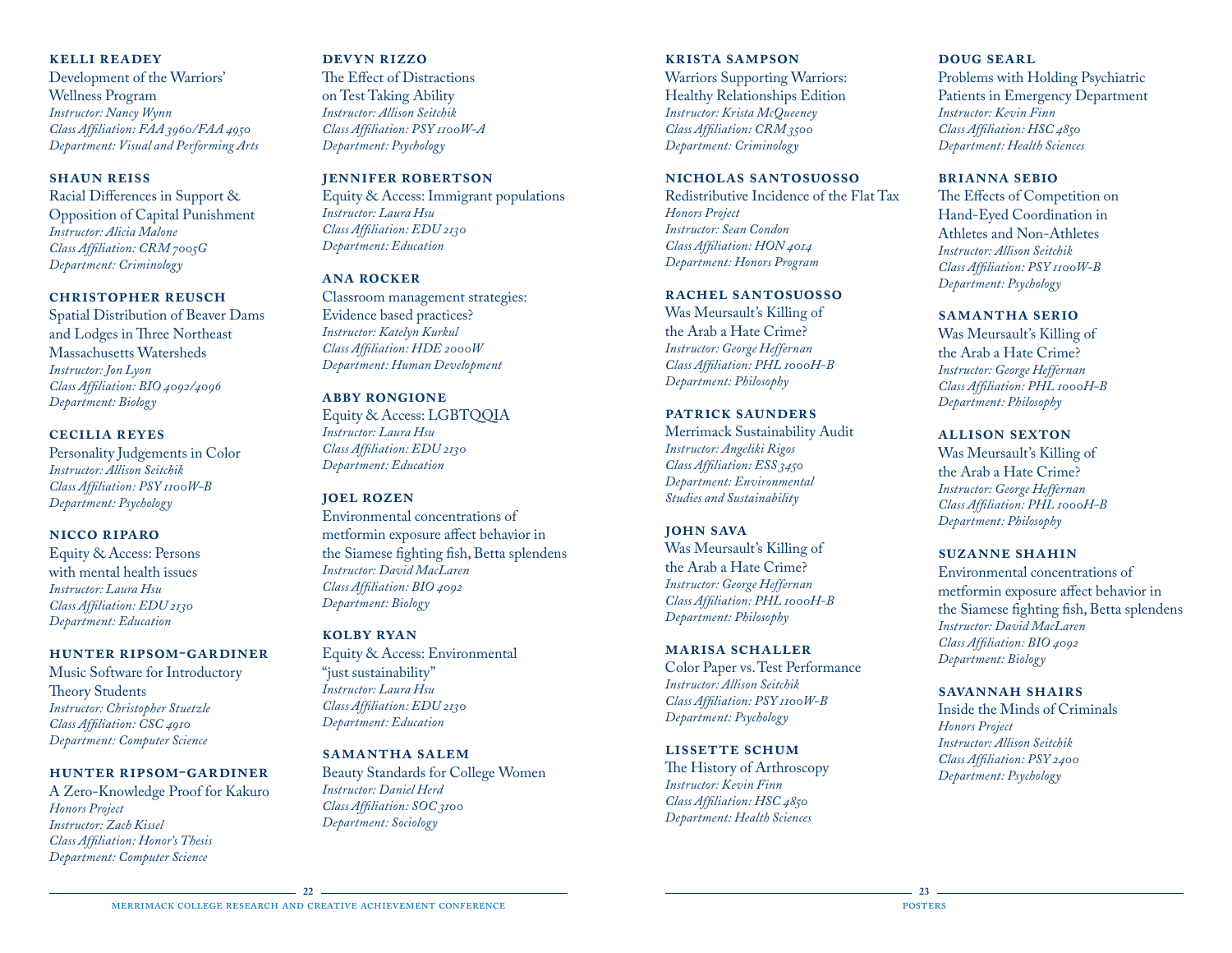## **melanie shanley**

Environmental concentrations of metformin exposure affect behavior in the Siamese fighting fish, Betta splendens *Instructor: David MacLare Class Affiliation: BIO 4096 Department: Biology*

## **michaela shaw**

Equity & Access: LGBTQQIA *Instructor: Laura Hsu Class Affiliation: EDU 2130 Department: Education*

#### **megan sheppard**

Nutrition and Exercise Trends throughout the College Experience *Honors Project Instructor: Michael Corcoran Class Affiliation: HSC 3500 Department: Health Sciences*

#### **stantosh shrestha**

MerMAID Research Group Data Monitoring System *Instructor: Christopher Stuetzle Class Affiliation: CSC 4920 Department: Computer Science*

#### **alexandra silva**

Equity & Access: Elderly Persons *Instructor: Laura Hsu Class Affiliation: EDU 2130 Department: Education*

#### **morgan sleeman**

Applied behavioral therapy: An evidence based practice? *Instructor: Katelyn Kurkul Class Affiliation: HDE 2000W Department: Human Development*

#### **lauren smith**

Warriors Supporting Warriors: Healthy Relationships Edition *Instructor: Krista McQueeney Class Affiliation: CRM 3500 Department: Criminology*

#### **jackie sobchuk**

Synthesis of Ligands and Kinetic Studies of the N-C Oxidative Addition Reaction in [PN(Me)P]RhCl Complexes *Instructor: Anthony L. Fernandez Class Affiliation: CHM 4910/4920 Department: Chemistry*

## **paige sorensen**

Was Meursault's Killing of the Arab a Hate Crime? *Instructor: George Heffernan Class Affiliation: PHL 1000H-A Department: Philosophy*

#### **ann spaulding**

Equity & Access: Immigrant populations *Instructor: Laura Hsu Class Affiliation: EDU 2130 Department: Education*

#### **jackie spolidoro**

Equity & Access: Persons with mental health issues *Instructor: Laura Hsu Class Affiliation: EDU 2130 Department: Education*

## **gregory st. james**

MerMAID Research Group Data Monitoring System *Instructor: Christopher Stuetzle Class Affiliation: CSC 4920 Department: Computer Science*

#### **MARY STAFFORD**

Personality Judgements in Color *Instructor: Allison Seitchik Class Affiliation: PSY 1100W-B Department: Psychology*

## **michael stehnach**

Marine Energy *Instructor: Roselita Fragoudakis Class Affiliation: MEN 5040 Department: Mechanical Engineering*

#### **emily stevinson**

Peer Assisted Learning Strategies (PALS): An evidence based practice? *Instructor: Katelyn Kurkul Class Affiliation: HDE 2000W Department: Human Development*

#### **marisa stewart**

Dress and its Effect on Helping Behavior of Others *Instructor: Allison Seitchik Class Affiliation: PSY 1100W-A Department: Psychology*

#### **kassidy sullivan**

Entrance and Exit tickets in the classroom: An evidence based practice? *Instructor: Katelyn Kurkul Class Affiliation: HDE 2000W Department: Human Development*

#### **anna swenson**

Involving parents in schools: : Evidence based practices? *Instructor: Katelyn Kurkul Class Affiliation: HDE 2000W Department: Human Development*

#### **samuel tankel**

Was Meursault's Killing of the Arab a Hate Crime? *Instructor: George Heffernan Class Affiliation: PHL 1000H-A Department: Philosophy*

#### **rachel tassinari**

Counseling strategies for children with autism: Evidence based practices *Instructor: Katelyn Kurkul Class Affiliation: HDE 2000W Department: Human Development*

#### **rachel tavani**

Visual supports for children with Autism: Evidence based practices? *Instructor: Katelyn Kurkul Class Affiliation: HDE 2000W Department: Human Development*

#### **katherine taylor**

Visualization in Complex Analysis *Honors Project Instructor: Dana Rowland Class Affiliation: MTH 4800 Department: Mathematics*

#### **travis terrio**

Chemistry Pre-Lab Software *Instructor: Christopher Stuetzle Class Affiliation: CSC 4910 Department: Computer Science*

#### **brianna tierney**

Medical play: An evidence based practice? *Instructor: Katelyn Kurkul Class Affiliation: HDE 2000W Department: Human Development*

#### **dennis tran**

The study of antibacterial and antifungal properties in various natural and cultural foods *Instructor: Jimmy Franco Class Affiliation: CHM 4800 Department: Chemistry*

## **kathy tran**

The Effect of Distractions on Test Taking Ability *Instructor: Allison Seitchik Class Affiliation: PSY 1100W-A Department: Psychology*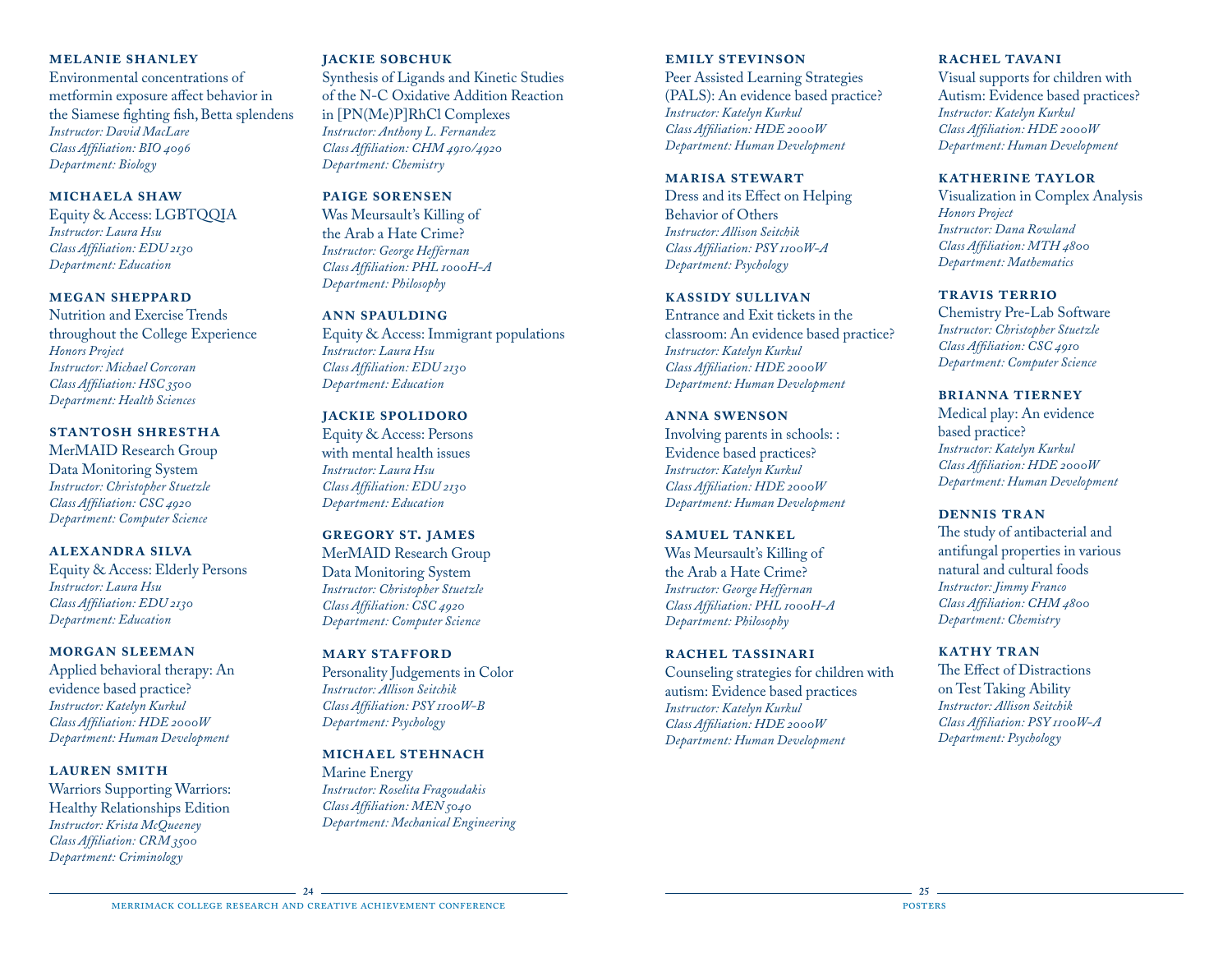## **dennis trinh**

Identification of Antifungal Compounds in a Large-Scale Screen of a Kinase Inhibitor LIbrary *Instructor: Charlotte Berkes Class Affiliation: BIO 4092 Department: Biology*

## **caroline urbanek**

Merrimack RWCP: Reflective Writing Center Practice *Instructor: Katelyn Kurkul Class Affiliation: Independent Project Department: Human Development*

#### **evan vadenais**

Chemistry Pre-Lab Software *Instructor: Christopher Stuetzle Class Affiliation: CSC 4910 Department: Computer Science*

#### **tessa vasilliadis**

Evidence based practices in Counseling *Instructor: Katelyn Kurkul Class Affiliation: HDE 2000W Department: Human Development*

## **gabriela vega**

College Students' Perceptions of Police Use of Force: Does Suspect Race Matter? *Instructor: Alicia Malone Class Affiliation: CRM 7005G Department: Criminology*

#### **sarah vita**

Was Meursault's Killing of the Arab a Hate Crime? *Instructor: George Heffernan Class Affiliation: PHL 1000H-A Department: Philosophy*

#### **meredith waddick**

Tools of the mind: An evidence based practice? *Instructor: Katelyn Kurkul Class Affiliation: HDE 2000W Department: Human Development*

#### **madison ward**

Total Knee Arthroplasty Recovery *Instructor: Kevin Finn Class Affiliation: HSC 4850 Department: Health Sciences*

**lauren webb** Evidence based practices in Education *Instructor: Katelyn Kurkul Class Affiliation: HDE 2000W Department: Human Development*

## **keegan white-o'brien**

Music Software for Introductory Theory Students *Instructor: Christopher Stuetzle Class Affiliation: CSC 4910 Department: Computer Science*

## **keegan white-o'brien**

Implementing Constrained Pseudoandom Functions *Instructor: Zach Kissel Class Affiliation: Directed Study Department: Computer Science*

#### **ashley widing**

Merrimack RWCP: Reflective Writing Center Practice *Instructor: Katelyn Kurkul Class Affiliation: Independent Project Department: Human Development*

#### **amanda wiles**

Dress and its Effect on Helping Behavior of Others *Instructor: Allison Seitchik Class Affiliation: PSY 1100W-A Department: Psychology*

#### **jacob wilkins**

Digital Dirt: Novel Terrain Error Metrics *Instructor: Christopher Stuetzle Class Affiliation: Directed Study Department: Computer Science*

## **jacob wilkins** Cellular Automata Simulation of World Democratization *Instructor: Christopher Stuetzle*

*Class Affiliation: CSC 4910 Department: Computer Science*

#### **connor williams** Math Skills Testing Software System

*Instructor: Christopher Stuetzle Class Affiliation: CSC 4910 Department: Computer Science*

## **alyssa williamson**

The Effects of Competition on Hand-Eyed Coordination in Athletes and Non-Athletes *Instructor: Allison Seitchik Class Affiliation: PSY 1100W-B Department: Psychology*

#### **matt wilson**

Creating Artificial Muscles from Nylon Fishing Line *Instructor: John A. Gallagher Class Affiliation: MEN 5060 Department: Mechanical Engineering*

#### **kathryn wisniewski**

Whole Genome Annotation of Three New Mycobacteriophage: Heliosoles, Lokk & BobSwaget *Instructor: Janine LeBlanc-Straceski Class Affiliation: BIO 2018 Department: Biology*

#### **kathleen witham**

Equity & Access: Elderly Persons *Instructor: Laura Hsu Class Affiliation: EDU 2130 Department: Education*

## **caisie wynot**

Spatial Distribution of Beaver Dams and Lodges in Three Northeast Massachusetts Watersheds *Instructor: Jon Lyon Class Affiliation: BIO 4092/4096 Department: Biology*

### **kayla yianacopolus**

Equity & Access: LGBTQQIA *Instructor: Laura Hsu Class Affiliation: EDU 2130 Department: Education*

## **delaney yule**

Was Meursault's Killing of the Arab a Hate Crime? *Instructor: George Heffernan Class Affiliation: PHL 1000H-B Department: Philosophy*

## **oscar zepeda**

Tim Hortons Entering Europe:Expansion Into Norway *Instructor: Patricia Clarke Class Affiliation: MKT 3320A Department: Marketing*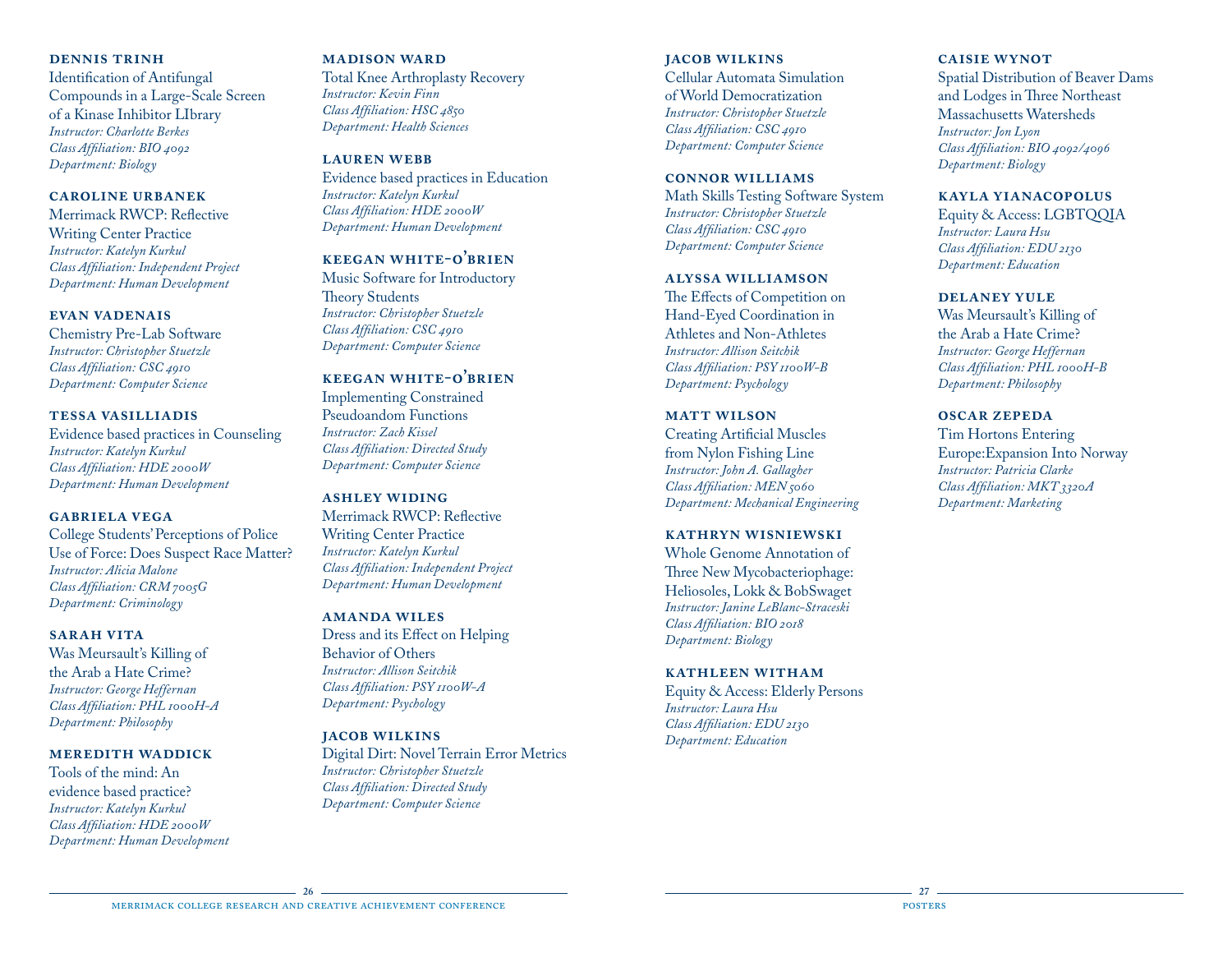## **POSTER, iMOVIE**

#### **trevor carey**

Dating Violence and Healthy Relationships *Instructor: Krista McQueeney Class Affiliation: CRM 3500 Department: Criminology*

#### **lucas kaestner**

Teen Dating Violence, What it is and how to prevent it *Instructor: Krista McQueeney Class Affiliation: CRM 3500 Department: Criminology*

## **alexandra luchetti**

Teen Dating Violence, What it is and how to prevent it *Instructor: Krista McQueeney Class Affiliation: CRM 3500 Department: Criminology*

#### **krystal morales**

"Mama look at me!" Warning Signs and Effects of Child Abuse *Instructor: Krista McQueeney Class Affiliation: CRM 3500 Department: Criminology*

#### **naa peasah-boadu**

"Mama look at me!" Warning Signs and Effects of Child Abuse *Instructor: Krista McQueeney Class Affiliation: CRM 3500 Department: Criminology*

#### **antoinette piantedosi**

"Mama look at me!" Warning Signs and Effects of Child Abuse *Instructor: Krista McQueeney Class Affiliation: CRM 3500 Department: Criminology*

## **alessandra ricigliano**

Dating Violence and Healthy Relationships *Instructor: Krista McQueeney Class Affiliation: CRM 3500 Department: Criminology*

#### **jaspreet singh**

Teen Dating Violence, What it is and how to prevent it *Instructor: Krista McQueeney Class Affiliation: CRM 3500 Department: Criminology*

#### **JOHN TUTHILL**

Dating Violence and Healthy Relationships *Instructor: Krista McQueeney Class Affiliation: CRM 3500 Department: Criminology*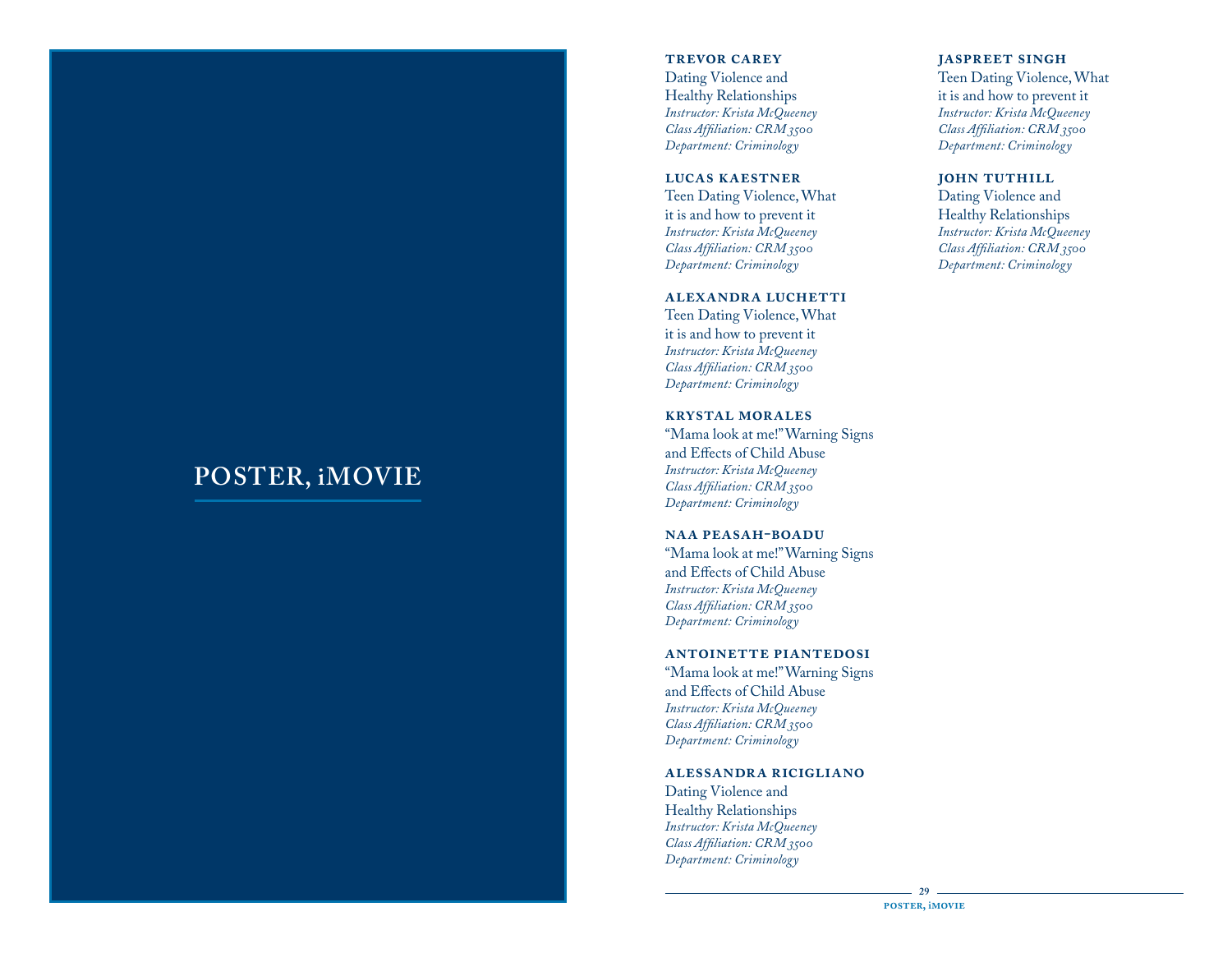## **iMOVIE PRESENTATIONS**

**pius akpomeda** War on Drugs or War on Blacks? *Instructor: Brittnie Aiello Class Affiliation: CRM 3380 Department: Criminology*

**francesca arcari** Wetherbee Elementary Second Grade: 1-PS4-3 Effects of Light *Instructor: Anne Gatling Class Affiliation: EDU 3360 Department: Education*

**chris bender** Crime and Inequality in the News *Instructor: Brittnie Aiello Class Affiliation: CRM 3380 Department: Criminology*

**kellie bent** Wetherbee Elementary First Grade: 1-PS4-4 Sound *Instructor: Anne Gatling Class Affiliation: EDU 3360 Department: Education*

**kelsie blood** Kill or Be Killed, What Would You Do? *Instructor: Brittnie Aiello Class Affiliation: CRM 3380 Department: Criminology*

**karissa boisvert**

I Can't Breath *Instructor: Brittnie Aiello Class Affiliation: CRM 3380 Department: Criminology*

**megan bouchard** Wetherbee Elementary Fourth Grade: 3-PS2-1 Force and Structures *Instructor: Anne Gatling Class Affiliation: EDU 3360 Department: Education*

**erin brown** Wetherbee Elementary Third Grade:

2-PS1-3 Properties of Materials *Instructor: Anne Gatling Class Affiliation: EDU 3360 Department: Education*

**victoria carter**

Wetherbee Elementary Third Grade: 2-PS1-3 Properties of Materials *Instructor: Anne Gatling Class Affiliation: EDU 3360 Department: Education*

#### **michaela christie**

Wetherbee Elementary Third Grade: 3-PS2-1- Force of Motion *Instructor: Anne Gatling Class Affiliation: EDU 3360 Department: Education*

**courtney clark**

Color is not Cause for Reasonable Suspicion *Instructor: Brittnie Aiello Class Affiliation: CRM 3380 Department: Criminology*

#### **marisa dadasis**

Police Brutality *Instructor: Brittnie Aiello Class Affiliation: CRM 3380 Department: Criminology*

**mike davis**

When Power Corrupts *Instructor: Brittnie Aiello Class Affiliation: CRM 3380 Department: Criminology*

**amelia destefano**

Human Trafficking *Instructor: Brittnie Aiello Class Affiliation: CRM 3380 Department: Criminology*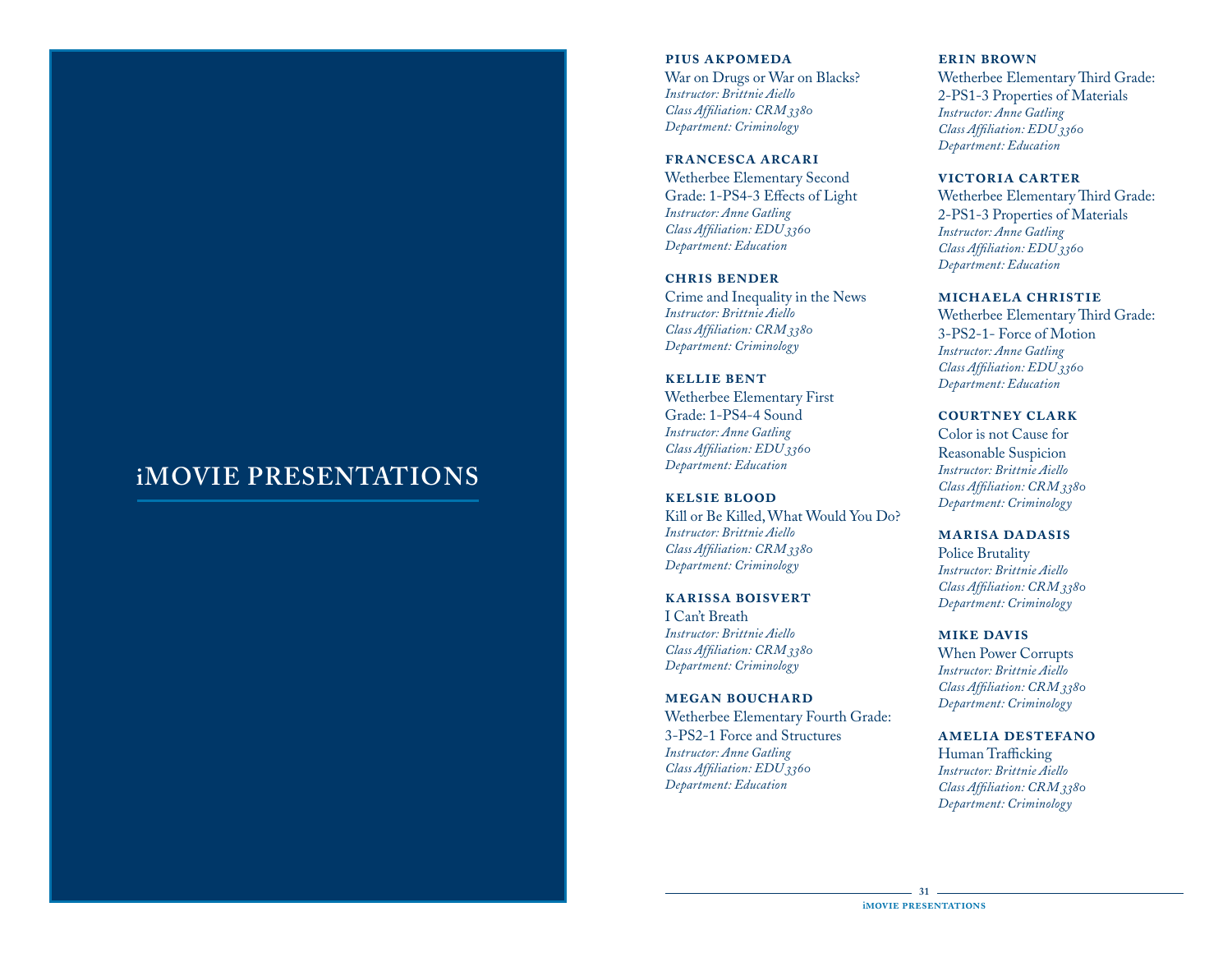#### **sara dimartino**

Wetherbee Elementary Kindergarten: Prek- PS1-1Solids and Liquids *Instructor: Anne Gatling Class Affiliation: EDU 3360 Department: Education*

## **chrissi dimartino**

Wetherbee Elementary First Grade: 1-PS4-4 Sound *Instructor: Anne Gatling Class Affiliation: EDU 3360 Department: Education*

## **leann dimauro**

Wetherbee Elementary Fourth Grade: 3-PS2-1 Force and Structures *Instructor: Anne Gatling Class Affiliation: EDU 3360 Department: Education*

## **amanda donnelly**

Wetherbee Elementary Second Grade: 1-PS4-3 Effects of Light *Instructor: Anne Gatling Class Affiliation: EDU 3360 Department: Education*

## **imy donovan**

Wetherbee Elementary Second Grade: 2-PS1-1 Properties of Materials *Instructor: Anne Gatling Class Affiliation: EDU 3360 Department: Education*

## **alexa emma**

Wetherbee Elementary Fourth Grade: 1-PS4-1 Sound *Instructor: Anne Gatling Class Affiliation: EDU 3360 Department: Education*

## **anthony foti**

Selma *Instructor: Brittnie Aiello Class Affiliation: CRM 3380 Department: Criminology*

## **ashley gendreau**

Wetherbee Elementary Third Grade: 3-PS2-3 Magnetic Fields: *Instructor: Anne Gatling Class Affiliation: EDU 3360 Department: Education*

## **lauren goodridge**

Crime and Inequality in the News *Instructor: Brittnie Aiello Class Affiliation: CRM 3380 Department: Criminology*

## **tommy gorman**

Crime and Inequality in the News *Instructor: Brittnie Aiello Class Affiliation: CRM 3380 Department: Criminology*

## **tommy gorman**

Criminal Black Kid *Instructor: Brittnie Aiello Class Affiliation: CRM 3380 Department: Criminology*

## **brooke gubala** Death by Race *Instructor: Brittnie Aiello Class Affiliation: CRM 3380*

*Department: Criminology*

**julianne kelleher** Wetherbee Elementary Fourth Grade: 1-PS4-1 Sound *Instructor: Anne Gatling Class Affiliation: EDU 3360 Department: Education*

## **juliette lafavre** Wetherbee Elementary Second Grade: 1-PS4-1 Light and Sound *Instructor: Anne Gatling Class Affiliation: EDU 3360 Department: Education*

**gabby lamb** Wetherbee Elementary First Grade: 1-LS1-1 Senses *Instructor: Anne Gatling Class Affiliation: EDU 3360 Department: Education*

#### **conor lavery**

Education and its Disenfranchisement of Minorities *Instructor: Brittnie Aiello Class Affiliation: CRM 3380 Department: Criminology*

#### **ashley little**

Is Eyewitness Testimony Accurate? *Instructor: Brittnie Aiello Class Affiliation: CRM 3380 Department: Criminology*

#### **cassandra long**

How it All Fell Apart *Instructor: Brittnie Aiello Class Affiliation: CRM 3380 Department: Criminology*

## **felila manu**

Crime and Inequality in the News *Instructor: Brittnie Aiello Class Affiliation: CRM 3380 Department: Criminology*

## **caitlyn marchino**

Wetherbee Elementary First Grade: 1-LS1-1 Senses *Instructor: Ann Gatling Class Affiliation: EDU 3360 Department: Education*

## **kasey marcoux**

Wetherbee Elementary Fourth Grade: 4-LS1-1 Animal and Plants Internal vs. External Characteristics *Instructor: Anne Gatling Class Affiliation: EDU 3360 Department: Education*

## **caitlin mcbride**

The Real Victim *Instructor: Brittnie Aiello Class Affiliation: CRM 3380 Department: Criminology*

## **andrew mele**

Racial Incarceration *Instructor: Brittnie Aiello Class Affiliation: CRM 3380 Department: Criminology*

## **alexa mello**

Crime and Inequality in the News *Instructor: Brittnie Aiello Class Affiliation: CRM 3380 Department: Criminology*

## **jordan milardo**

Female Incarceration *Instructor: Brittnie Aiello Class Affiliation: CRM 3380 Department: Criminology*

## **taragh murphy**

**Exposure** *Instructor: Brittnie Aiello Class Affiliation: CRM 3380 Department: Criminology*

## **mark o'brien**

Looking Through the Broken Window: The Impact of Race on Policing *Instructor: Brittnie Aiello Class Affiliation: CRM 3380 Department: Criminology*

## **pat o'leary**

Baltimore Riots *Instructor: Brittnie Aiello Class Affiliation: CRM 3380 Department: Criminology*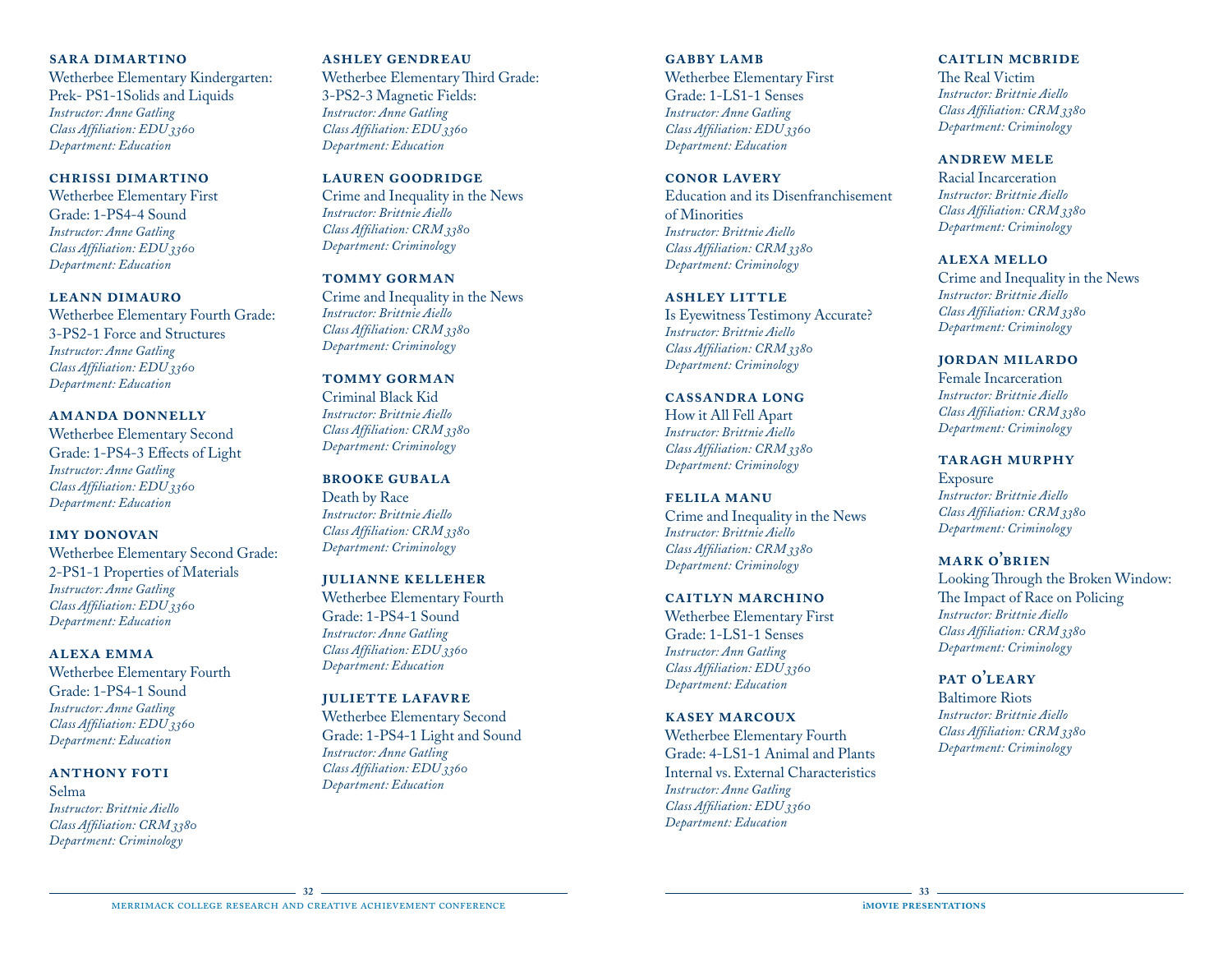## **kevin o'neil**

Books Behind Bars *Instructor: Brittnie Aiello Class Affiliation: CRM 3380 Department: Criminology*

## **aubrey o'neill**

Reality vs. Perception: Women in Policing *Instructor: Brittnie Aiello Class Affiliation: CRM 3380 Department: Criminology*

## **akenzi paluso**

Wetherbee Elementary Fourth Grade: 4-LS1-1 Animal and Plants Internal vs. External Characteristics *Instructor: Anne Gatling Class Affiliation: EDU 3360 Department: Education*

#### **shana parrella**

Police Use of Force *Instructor: Brittnie Aiello Class Affiliation: CRM 3380 Department: Criminology*

## **naa peasah-boadu**

Ideal Criminals and Victims *Instructor: Brittnie Aiello Class Affiliation: CRM 3380 Department: Criminology*

#### **maddie piccoli**

Wetherbee Elementary Kindergarten: Prek- PS1-1Solids and Liquids *Instructor: Anne Gatling Class Affiliation: EDU 3360 Department: Education*

## **alex powers**

Police Brutality and Accountability in the Case of Eric Garner *Instructor: Brittnie Aiello Class Affiliation: CRM 3380 Department: Criminology*

#### **tom price**

The True Power of the Prosecutor *Instructor: Brittnie Aiello Class Affiliation: CRM 3380 Department: Criminology*

## **corey resendes**

The Criminalblackman: Who is it? *Instructor: Brittnie Aiello Class Affiliation: CRM 3380 Department: Criminology*

## **karina sanchez**

Wetherbee Elementary Second Grade: 2-PS1-1 Properties of Materials *Instructor: Anne Gatling Class Affiliation: EDU 3360 Department: Education*

## **nicole sheehan**

Claiming victims, taking lives, changing policing and policy: the opioid crisis *Instructor: Brittnie Aiello Class Affiliation: CRM 3380 Department: Criminology*

## **connor sheridan**

Inside the Civil War on Crime *Instructor: Brittnie Aiello Class Affiliation: CRM 3380 Department: Criminology*

## **taylor simpson**

Wetherbee Elementary Third Grade: 3-PS2-3 Magnetic Fields: *Instructor: Anne Gatling Class Affiliation: EDU 3360 Department: Education*

## **lauren smith**

Crime and Inequality in the News *Instructor: Brittnie Aiello Class Affiliation: CRM 3380 Department: Criminology*

## **jack turo**

Inside the Heroin Epidemic in NH *Instructor: Brittnie Aiello Class Affiliation: CRM 3380 Department: Criminology*

## **emily walsh**

Wetherbee Elementary Second Grade: 1-PS4-1 Light and Sound *Instructor: Anne Gatling Class Affiliation: EDU 3360 Department: Education*

## **lauren webb**

Wetherbee Elementary Third Grade: 3-PS2-1- Force of Motion *Instructor: Anne Gatling Class Affiliation: EDU 3360 Department: Education*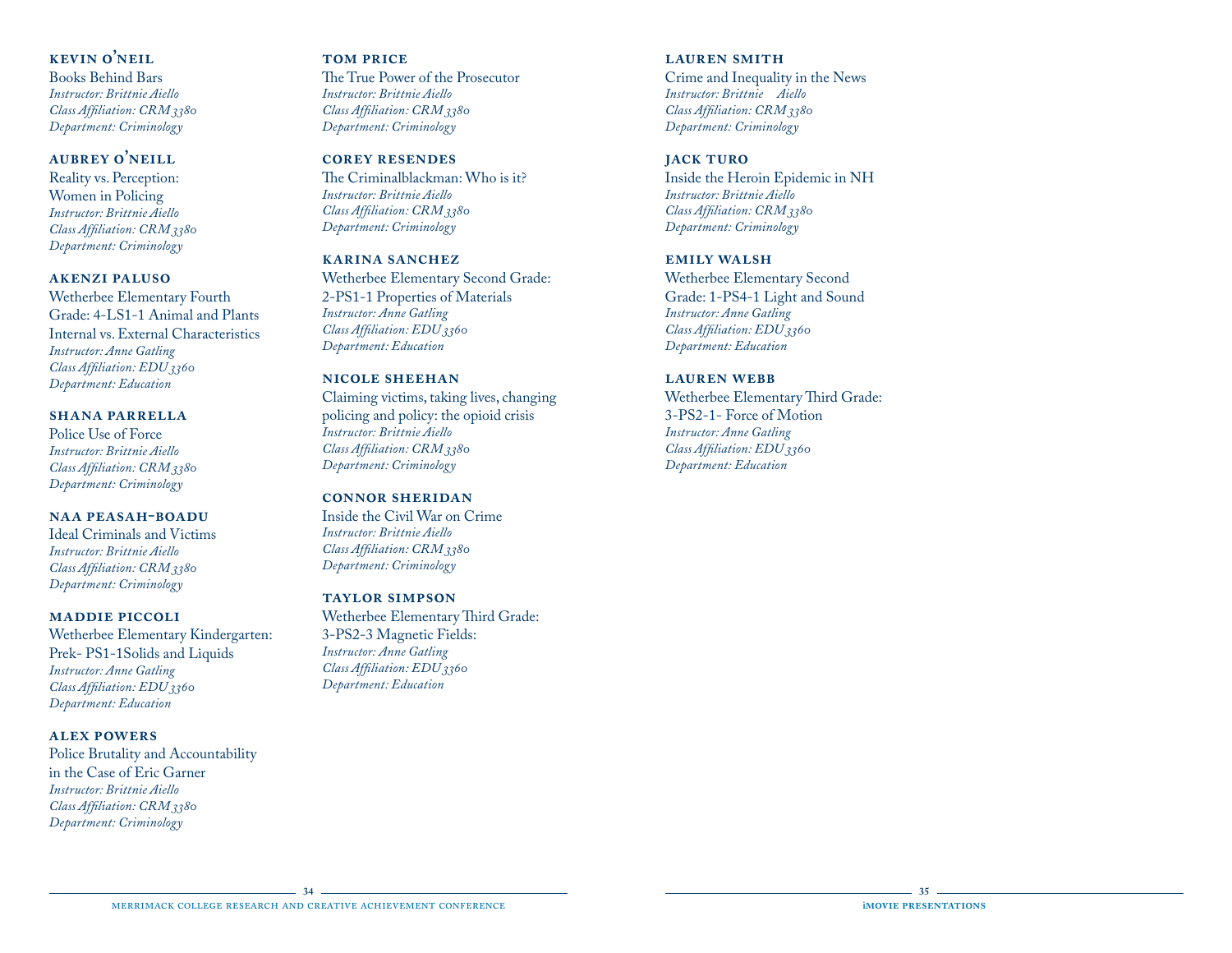## **VIDEO AND ORAL PRESENTATIONS**

#### **bridget barnes**

ESS Senior Project *Instructor: Bryan Bannon Class Affiliation: ESS 4820/4920 Department: Environmental Studies and Sustainability*

#### **chris bernard**

ESS Senior Project *Instructor: Bryan Bannon Class Affiliation: ESS 4820/4920 Department: Environmental Studies and Sustainability*

#### **amy byrne**

ESS Senior Project *Instructor: Bryan Bannon Class Affiliation: ESS 4820/4920 Department: Environmental Studies and Sustainability*

#### **corey davidson**

ESS Senior Project *Instructor: Bryan Bannon Class Affiliation: ESS 4820/4920 Department: Environmental Studies and Sustainability*

#### **angela donati**

ESS Senior Project *Instructor: Bryan Bannon Class Affiliation: ESS 4820/4920 Department: Environmental Studies and Sustainability*

#### **ryan laroche**

ESS Senior Project *Instructor: Bryan Bannon Class Affiliation: ESS 4820/4920 Department: Environmental Studies and Sustainability*

#### **stephen madar**

ESS Senior Project *Instructor: Bryan Bannon Class Affiliation: ESS 4820/4920 Department: Environmental Studies and Sustainability*

#### **morgan marnell**

ESS Senior Project *Instructor: Bryan Bannon Class Affiliation: ESS 4820/4920 Department: Environmental Studies and Sustainability*

## **thomas o'neill**

ESS Senior Project *Instructor: Bryan Bannon Class Affiliation: ESS 4820/4920 Department: Environmental Studies and Sustainability*

#### **michael preczewski**

ESS Senior Project *Instructor: Bryan Bannon Class Affiliation: ESS 4820/4920 Department: Environmental Studies and Sustainability*

#### **victoria robbins**

"Ew!" with Jimmy Fallon: Mocking Millennial Narcissism *Instructor: Lisa Perks Class Affiliation: COM 3420 Department: Communication Arts and Sciences*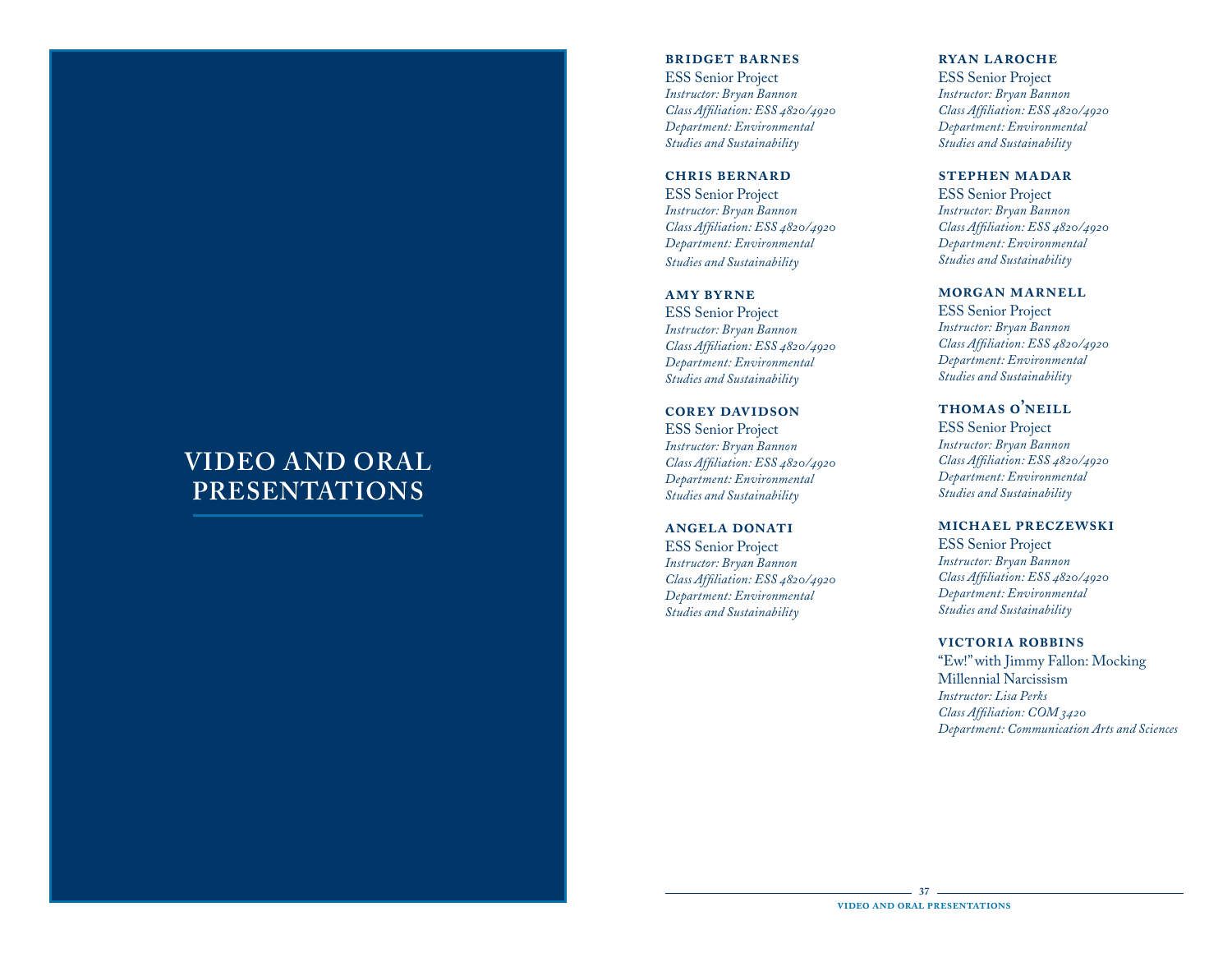## **samuel royston**

The Martian: A Guide to Laughing at Your Imminent Demise *Instructor: Lisa Perks Class Affiliation: COM 3420 Department: Communication Arts and Sciences*

## **kaileigh tremble**

ESS Senior Project *Instructor: Bryan Bannon Class Affiliation: ESS 4820/4920 Department: Environmental Studies and Sustainability*

## **nora whouley**

I Love Lucy and Her Representation of Rebellion On and Off Camera *Instructor: Lisa Perks Class Affiliation: COM 3420 Department: Communication Arts and Sciences*

## **caisie wynot**

ESS Senior Project *Instructor: Bryan Bannon Class Affiliation: ESS 4820/4920 Department: Environmental Studies and Sustainability*



#### **38** merrimack college research and creative achievement conference